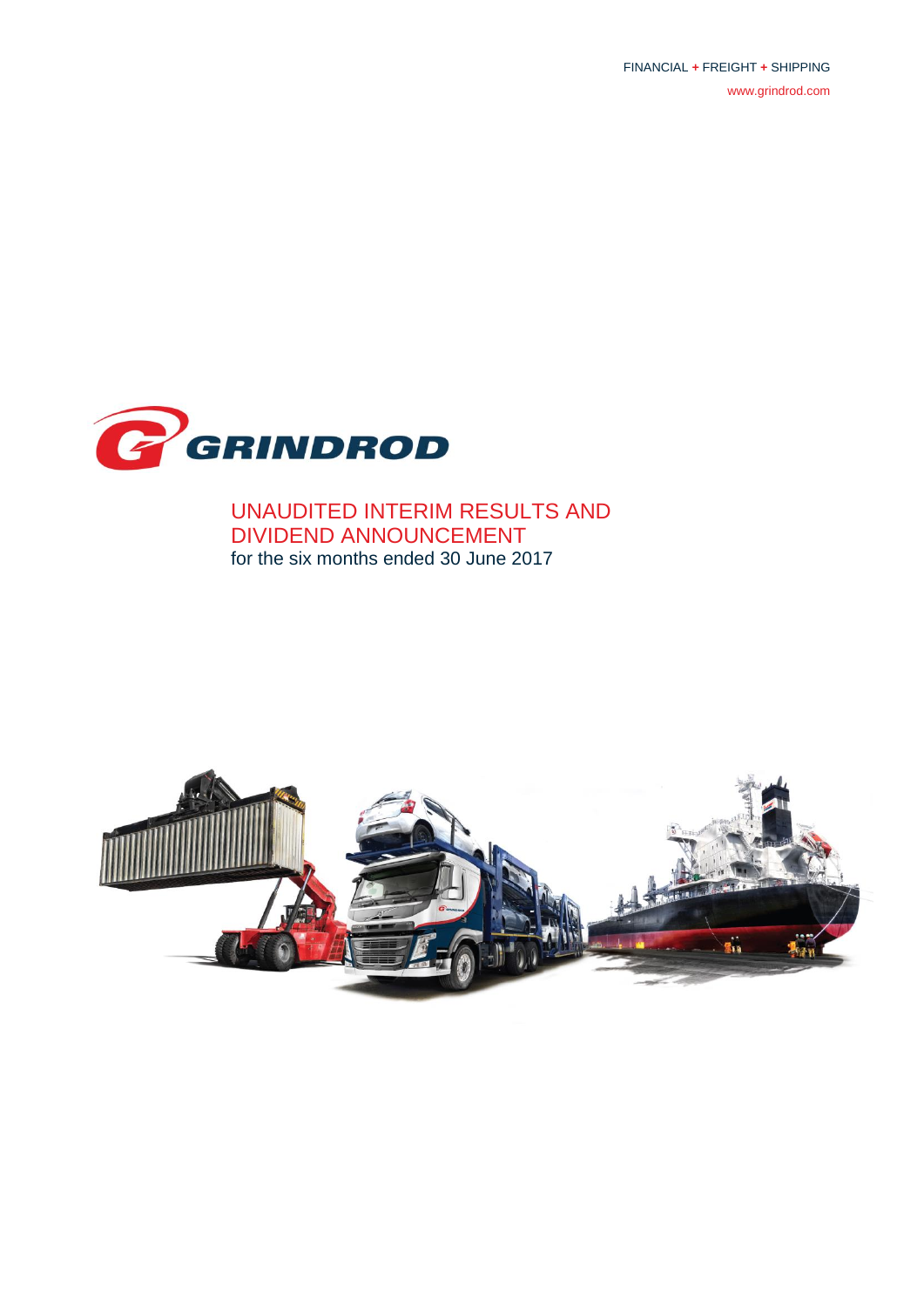# **CONTENTS**

| <b>CONDENSED CONSOLIDATED STATEMENT OF OTHER COMPREHENSIVE INCOME  4</b> |  |
|--------------------------------------------------------------------------|--|
| <b>CONDENSED CONSOLIDATED STATEMENT OF FINANCIAL POSITION  5</b>         |  |
| CONDENSED CONSOLIDATED STATEMENT OF CASH FLOWS  6                        |  |
| <b>CONDENSED CONSOLIDATED STATEMENT OF CHANGES IN EQUITY  7</b>          |  |
|                                                                          |  |
|                                                                          |  |
|                                                                          |  |
|                                                                          |  |
|                                                                          |  |
|                                                                          |  |
|                                                                          |  |

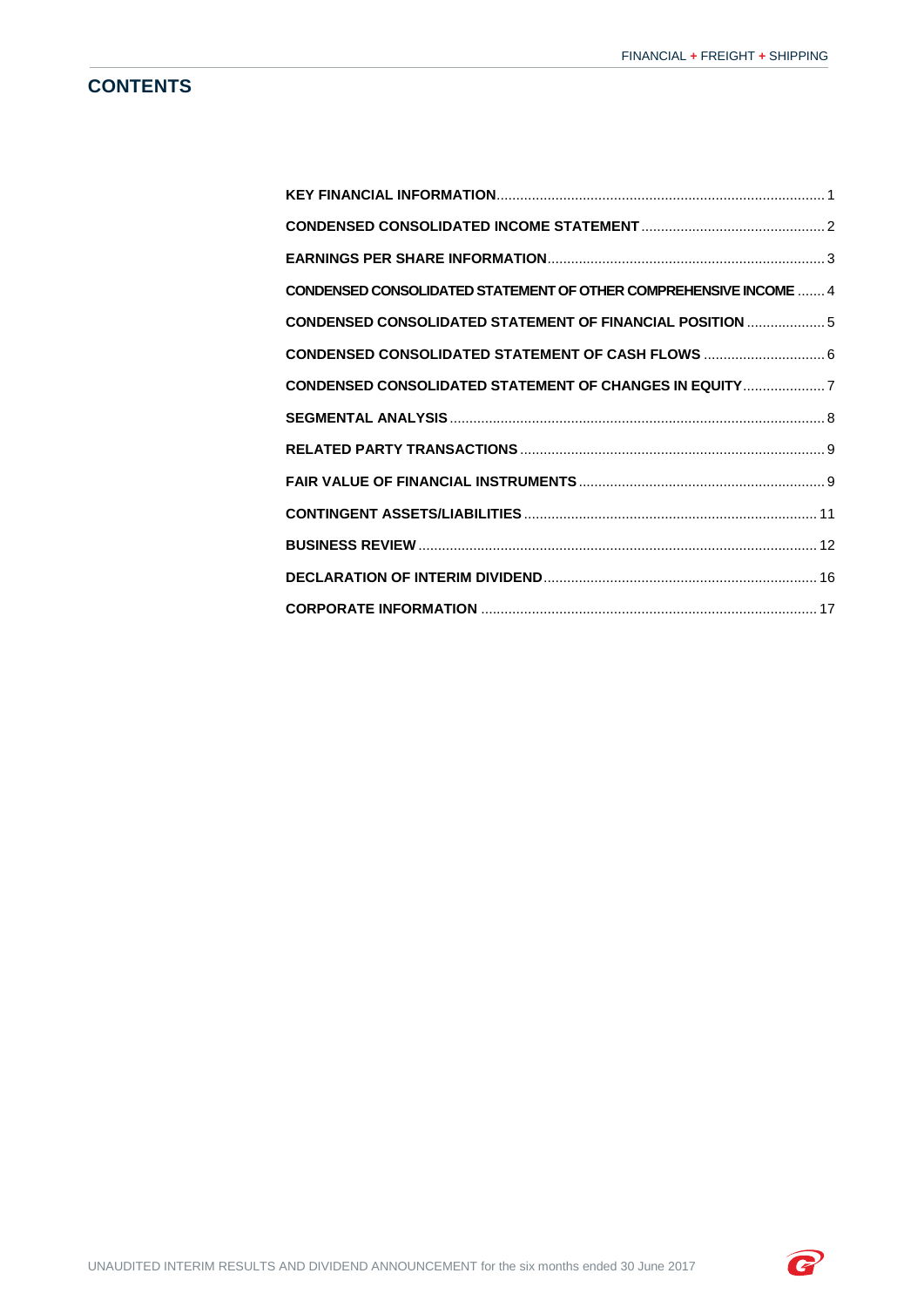# <span id="page-2-0"></span>**KEY FINANCIAL INFORMATION**

- Revenue R13 404.3 million inclusive of joint ventures (H1 2016: R11 071.2 million)
- EBITDA R640.4 million inclusive of joint ventures and excluding rail assembly businesses (H1 2016: R246.4 million)
- Headline earnings excluding rail assembly businesses R126.2 million (H1 2016 headline loss: R367.0 million)
- Headline earnings per share excluding rail assembly businesses 16.8 cents (H1 2016 headline loss: 48.9 cents)
- Rail assembly headline loss of R255 million (H1 2016: R14 million)
- Headline loss per share 17.2 cents (H1 2016: 50.8 cents)
- Loss per share 11.5 cents (H1 2016: 149.2 cents)
- Net asset value per share 1 909 cents (H1 2016: 2 228 cents)
- Low gearing of 5% (H1 2016: 4%)
- No interim ordinary dividend was declared (H1 2016: no interim ordinary dividend declared)

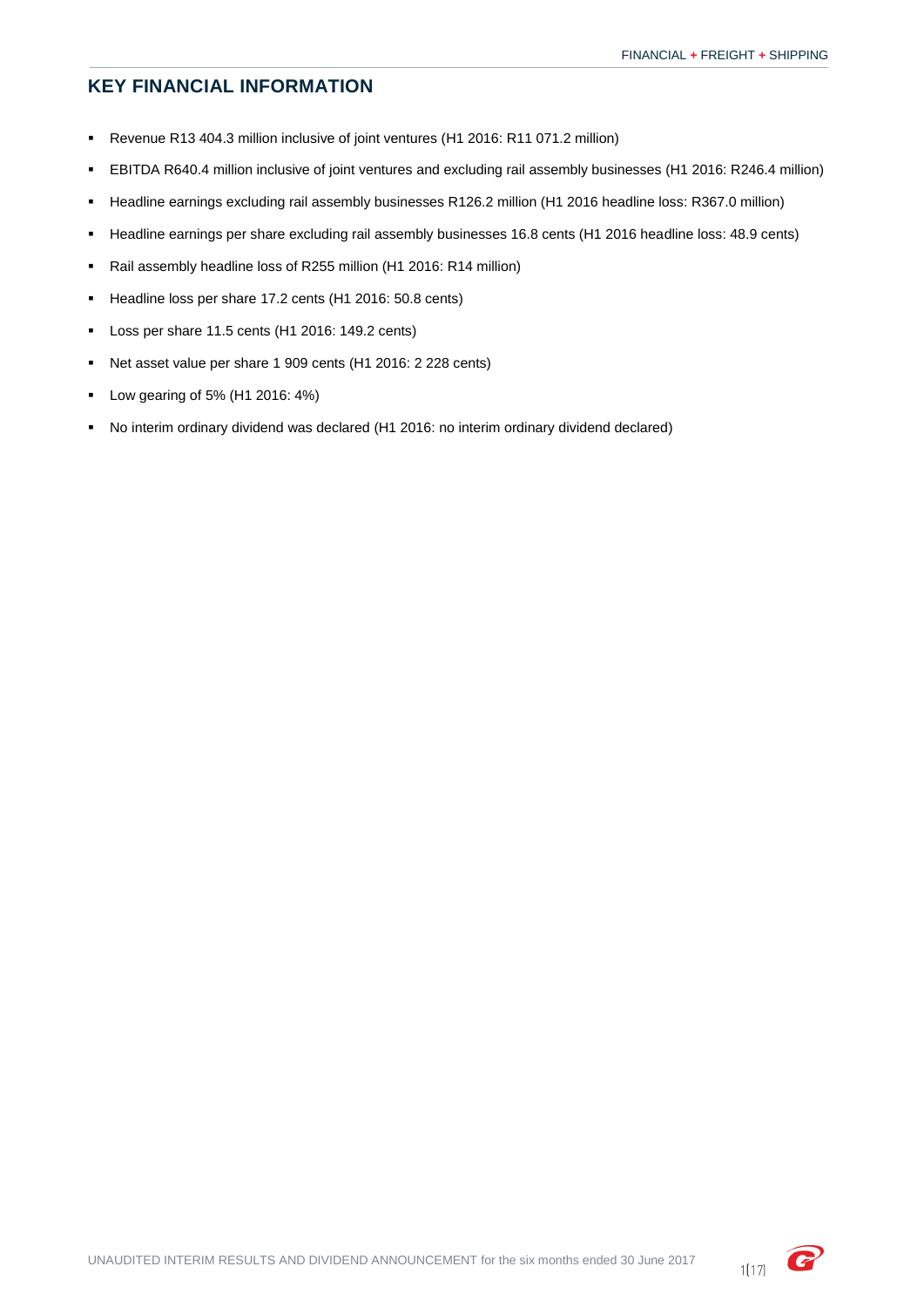## <span id="page-3-0"></span>**CONDENSED CONSOLIDATED INCOME STATEMENT** FOR THE SIX MONTHS ENDED 30 JUNE 2017

|                                                                       | <b>Unaudited</b><br>30 June<br>2017 | Unaudited<br>30 June<br>2016 | Audited<br>31 December<br>2016 |
|-----------------------------------------------------------------------|-------------------------------------|------------------------------|--------------------------------|
|                                                                       | <b>R000</b>                         | R000                         | R000                           |
| Revenue                                                               | 4 105 746                           | 4 649 789                    | 9 0 31 7 8 3                   |
| Earnings before interest, taxation, depreciation and<br>amortisation  | 148 456*                            | 197 161                      | 469 323                        |
| Depreciation and amortisation                                         | (240909)                            | (332 193)                    | (584061)                       |
| Operating loss before interest and taxation                           | (92453)                             | (135032)                     | (114738)                       |
| Non-trading items                                                     | 52 038                              | (760 112)                    | (1419242)                      |
| Interest received                                                     | 113 554                             | 163 270                      | 348 528                        |
| Interest paid                                                         | (110261)                            | (123 161)                    | (257 864)                      |
| Loss before share of joint venture and associate companies'<br>profit | (37122)                             | (855 035)                    | (1443316)                      |
| Share of joint venture companies' profit/(loss) after taxation        | 49851                               | (135314)                     | (224 874)                      |
| Share of associate companies' profit/(loss) after taxation            | 20793                               | (7165)                       | 20 604                         |
| Profit/(loss) before taxation                                         | 33 522                              | (997514)                     | (1647586)                      |
| Taxation                                                              | (82339)                             | (76026)                      | (19191)                        |
| Net loss for the period                                               | (48817)                             | (1073540)                    | (1839505)                      |
| Attributable to:                                                      |                                     |                              |                                |
| Ordinary shareholders                                                 | (86623)                             | (1 120 044)                  | (1907695)                      |
| Preference shareholders                                               | 33 907                              | 33 501                       | 67 970                         |
| Owners of the parent                                                  | (52716)                             | (1086543)                    | (1839725)                      |
| Non-controlling interests                                             | 3899                                | 13 003                       | 220                            |
|                                                                       | (48817)                             | (1073540)                    | (1839505)                      |
| Exchange rates (ZAR/US\$)                                             |                                     |                              |                                |
| Opening exchange rate                                                 | 13.69                               | 15.60                        | 15.60                          |
| Closing exchange rate                                                 | 13.06                               | 14.73                        | 13.69                          |
| Average exchange rate                                                 | 13.32                               | 15.38                        | 14.73                          |

*\* Included in earnings before interest, taxation, depreciation and amortisation is a loss of R206.7 million relating to rail assembly businesses held for sale*

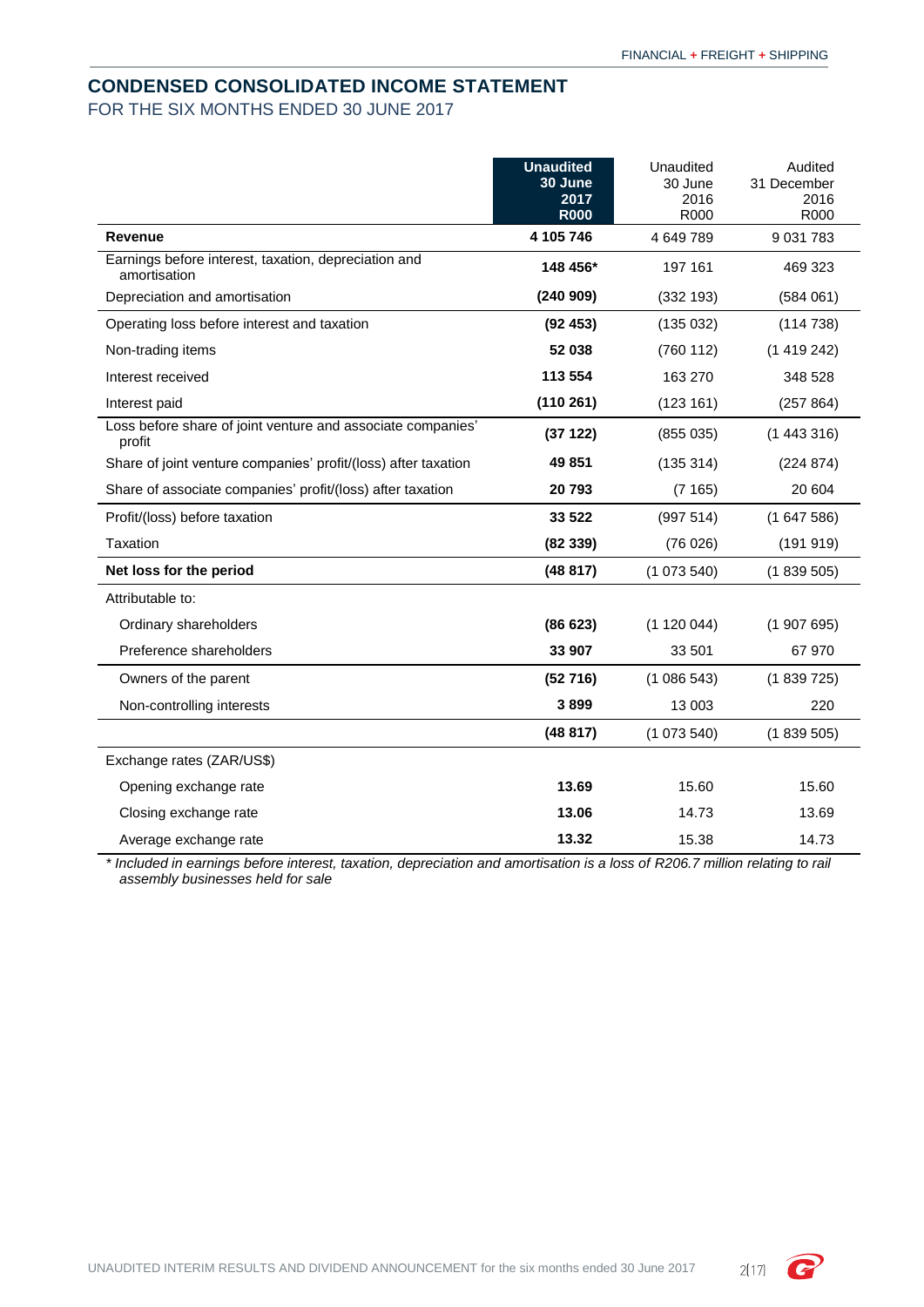## <span id="page-4-0"></span>**EARNINGS PER SHARE INFORMATION**

FOR THE SIX MONTHS ENDED 30 JUNE 2017

|                                                          | <b>Unaudited</b><br>30 June<br>2017<br><b>R000</b> | Unaudited<br>30 June<br>2016<br>R <sub>000</sub> | Audited<br>31 December<br>2016<br>R <sub>000</sub> |
|----------------------------------------------------------|----------------------------------------------------|--------------------------------------------------|----------------------------------------------------|
| <b>Reconciliation of headline loss</b>                   |                                                    |                                                  |                                                    |
| Loss attributable to ordinary shareholders               | (86623)                                            | (1 120 044)                                      | (1907695)                                          |
| Adjusted for:                                            | (42314)                                            | 738 948                                          | 1448 180                                           |
| Impairment of goodwill                                   |                                                    | 350 146                                          | 445 982                                            |
| Impairment of other investments                          | 151 425                                            | 257 090                                          | 806 619                                            |
| Impairment of ships, intangibles, vehicles and equipment |                                                    | 131 959                                          | 271 483                                            |
| Net loss on disposal of investments                      | 34 069                                             | 18 945                                           | 18799                                              |
| Net loss/(profit) on disposal of plant and equipment     | 1 3 8 2                                            | 1832                                             | (3 380)                                            |
| Foreign currency translation reserve release             | (238915)                                           |                                                  | (120 261)                                          |
| Joint ventures and associates:                           |                                                    |                                                  |                                                    |
| Net profit on disposal of investments                    |                                                    |                                                  | (216)                                              |
| Net loss/(profit) on disposal of plant and equipment     | 68                                                 | 287                                              | (253)                                              |
| Impairment of ships, intangibles, vehicles and equipment | 7 2 8 1                                            | 9 3 4 0                                          | 49 649                                             |
| Impairment/(reversal of impairment) of other investments | 2 3 7 6                                            |                                                  | (12 175)                                           |
| Total non-controlling interest effects of adjustments    |                                                    | (2962)                                           | (2962)                                             |
| Total taxation effects of adjustments                    |                                                    | (27689)                                          | (5105)                                             |
|                                                          |                                                    |                                                  |                                                    |
| <b>Headline loss</b>                                     | (128937)                                           | (381096)                                         | (459515)                                           |

| <b>Headline loss</b>                           |         | (128 937) | 381 096) | (459 515) |
|------------------------------------------------|---------|-----------|----------|-----------|
| Ordinary share performance                     |         |           |          |           |
| Number of shares in issue less treasury shares | (000s)  | 751 257   | 750 648  | 750 548   |
| Weighted average number of shares (basic)      | (000s)  | 751 004   | 750 565  | 750 539   |
| Diluted weighted average number of shares      | (000s)  | 756 391   | 753 691  | 753 712   |
| Loss per share:                                | (cents) |           |          |           |
| Basic                                          |         | (11.5)    | (149.2)  | (254.2)   |
| Diluted*                                       |         | (11.5)    | (149.2)  | (254.2)   |
| Headline loss per share:                       | (cents) |           |          |           |
| Basic                                          |         | (17.2)    | (50.8)   | (61.2)    |
| Diluted <sup>*</sup>                           |         | (17.2)    | (50.8)   | (61.2)    |
| Dividends per share:                           | (cents) |           |          |           |
| Interim                                        |         |           |          |           |
| Final                                          |         |           |          |           |
| Dividend cover (headline)                      | (times) |           |          |           |

*\* Diluted loss per share and diluted headline loss per share were calculated on weighted average number of shares due to the anti-dilutive effect of the long-term incentive scheme shares*

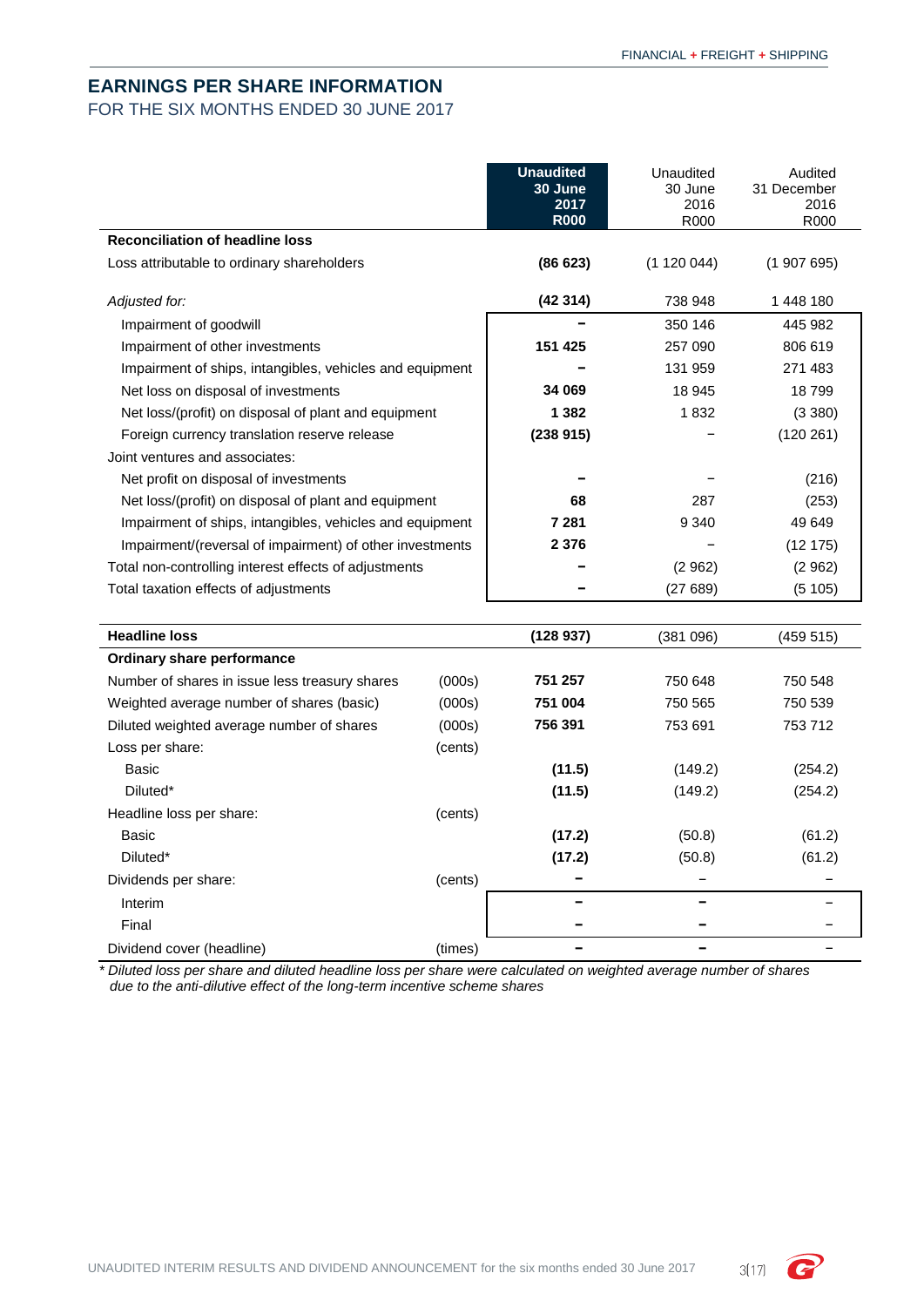## <span id="page-5-0"></span>**CONDENSED CONSOLIDATED STATEMENT OF OTHER COMPREHENSIVE INCOME**

FOR THE SIX MONTHS ENDED 30 JUNE 2017

|                                                                    | <b>Unaudited</b><br>30 June<br>2017<br><b>R000</b> | Unaudited<br>30 June<br>2016<br>R <sub>000</sub> | Audited<br>31 December<br>2016<br>R <sub>000</sub> |
|--------------------------------------------------------------------|----------------------------------------------------|--------------------------------------------------|----------------------------------------------------|
| Loss for the period                                                | (48817)                                            | (1073540)                                        | (1839505)                                          |
| Other comprehensive (loss)/income:                                 |                                                    |                                                  |                                                    |
| Items that may be reclassified subsequently to profit or loss      |                                                    |                                                  |                                                    |
| Exchange differences on translating foreign operations             | (402 012)                                          | (611054)                                         | (1387904)                                          |
| Net movement in cash flow hedges                                   | 253                                                | 41 170                                           | 54 636                                             |
| <b>Business combination</b>                                        | 943                                                | 2 2 0 7                                          | 3469                                               |
| Items that will not be reclassified subsequently to profit or loss |                                                    |                                                  |                                                    |
| <b>Actuarial losses</b>                                            |                                                    |                                                  | (2 184)                                            |
| Fair value loss arising on available-for-sale instruments          |                                                    |                                                  | (2420)                                             |
| Total comprehensive loss for the period                            | (449633)                                           | (1641217)                                        | $(3\ 173\ 908)$                                    |
| Total comprehensive (loss)/income attributable to:                 |                                                    |                                                  |                                                    |
| Owners of the parent                                               | (452 535)                                          | (1663005)                                        | (3182753)                                          |
| Non-controlling interest                                           | 2 9 0 2                                            | 21 788                                           | 8845                                               |
|                                                                    | (449633)                                           | (1641217)                                        | (3173908)                                          |

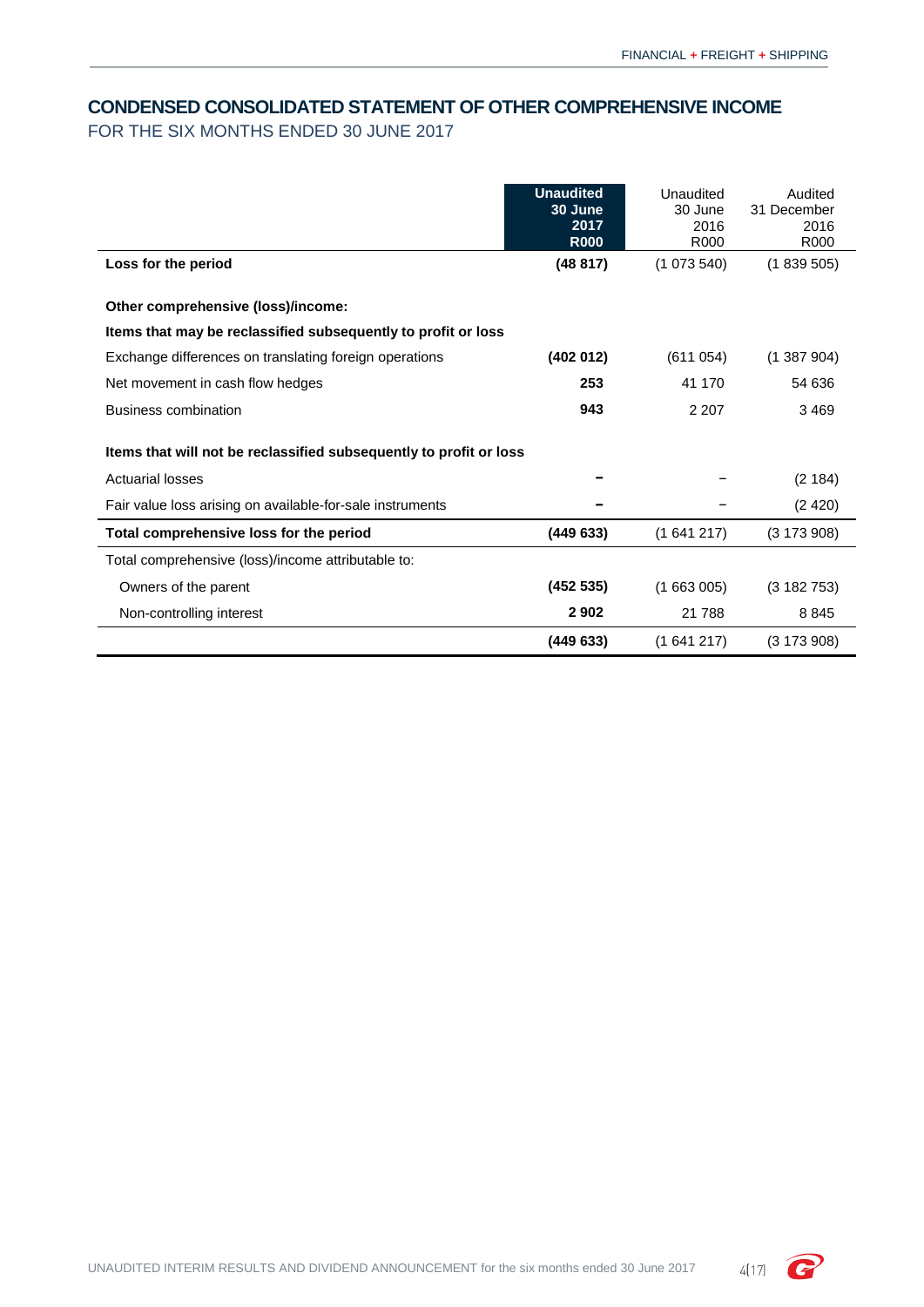# <span id="page-6-0"></span>**CONDENSED CONSOLIDATED STATEMENT OF FINANCIAL POSITION**

AS AT 30 JUNE 2017

|                                                               | <b>Unaudited</b><br>30 June | Unaudited<br>30 June | Audited<br>31 December |
|---------------------------------------------------------------|-----------------------------|----------------------|------------------------|
|                                                               | 2017                        | 2016                 | 2016                   |
|                                                               | <b>R000</b>                 | R000                 | R000                   |
| Ships, property, terminals, machinery, vehicles and equipment | 5 072 775                   | 6 543 623            | 5 351 224              |
| Intangible assets                                             | 1 032 254                   | 1 156 512            | 1 060 807              |
| Investments in joint ventures                                 | 3 650 865                   | 4 365 163            | 3 947 765              |
| Investments in associates                                     | 917 385                     | 893 948              | 852 225                |
| Deferred taxation                                             | 91 253                      | 149 054              | 87 062                 |
| Financial Services investments and other investments          | 2 2 5 2 3 7 3               | 1828338              | 1948728                |
| <b>Total non-current assets</b>                               | 13 016 905                  | 14 936 638           | 13 247 811             |
| Loans and advances to bank customers                          | 6 313 277                   | 5 222 504            | 5 854 734              |
| Liquid assets and short-term negotiable securities            | 1937342                     | 1 664 651            | 1801065                |
| Bank balances and cash                                        | 6 601 649                   | 5 928 574            | 9478073                |
| Other current assets                                          | 4 200 316                   | 4756584              | 4 245 485              |
| Non-current assets held for sale                              | 1 140 866                   | 1 407 141            | 1 549 072              |
| <b>Total assets</b>                                           | 33 210 355                  | 33 916 092           | 36 176 240             |
| Shareholders' equity                                          | 15 036 526                  | 17 405 936           | 15 752 437             |
| Non-controlling interests                                     | 48 928                      | 61 733               | 48 919                 |
| <b>Total equity</b>                                           | 15 085 454                  | 17 467 669           | 15 801 356             |
| Interest-bearing borrowings                                   | 1727396                     | 1978308              | 1 423 339              |
| <b>Financial Services funding instruments</b>                 | 1 157 184                   | 741 192              | 803 489                |
| Deferred taxation                                             | 265 350                     | 263 641              | 261 817                |
| Other non-current liabilities                                 | 113826                      | 96 438               | 121 446                |
| <b>Non-current liabilities</b>                                | 3 263 756                   | 3 079 579            | 2610091                |
| Deposits from bank customers                                  | 11 239 939                  | 9 352 593            | 13 610 140             |
| Current interest-bearing borrowings                           | 884 745                     | 1 043 186            | 909 037                |
| <b>Financial Services funding instruments</b>                 | 257 971                     | 222 968              | 191 187                |
| Other current liabilities                                     | 1771667                     | 2 043 552            | 1831320                |
| Non-current liabilities associated with assets held for sale  | 706 823                     | 706 545              | 1 223 109              |
| <b>Total equity and liabilities</b>                           | 33 210 355                  | 33 916 092           | 36 176 240             |
| Net worth per ordinary share $-$ at book value (cents)        | 1 909                       | 2 2 2 8              | 2 0 0 7                |
| Net debt: equity ratio                                        | 0.05:1                      | 0.04:1               | 0.02:1                 |
| Capital expenditure                                           | 181 331                     | 515 799              | 676 627                |

|                                                   | 30 June<br>2017<br><b>R000</b> | 30 June<br>2017<br><b>US\$000</b> | 30 June<br>2016<br>R000 | 30 June<br>2016<br><b>US\$000</b> | 31 December<br>2016<br>R000 | 31 December<br>2016<br><b>US\$000</b> |
|---------------------------------------------------|--------------------------------|-----------------------------------|-------------------------|-----------------------------------|-----------------------------|---------------------------------------|
| Capital commitments                               | 192 406                        | 23 3 58                           | 458 250                 | 1700                              | 154 315                     | 17 582                                |
| Authorised by directors and<br>contracted for     | 26 749                         | 10787                             | 435 769                 | 1 379                             | 131 278                     |                                       |
| Due within one year                               | 22 749                         | 6 2 1 0                           | 323 769                 | 1 3 7 9                           | 131 278                     |                                       |
| Due thereafter                                    | 4 0 0 0                        | 4577                              | 112 000                 |                                   |                             | -                                     |
| Authorised by directors not yet<br>contracted for | 165 657                        | 12 571                            | 22 481                  | 321                               | 23 0 37                     | 17 582                                |

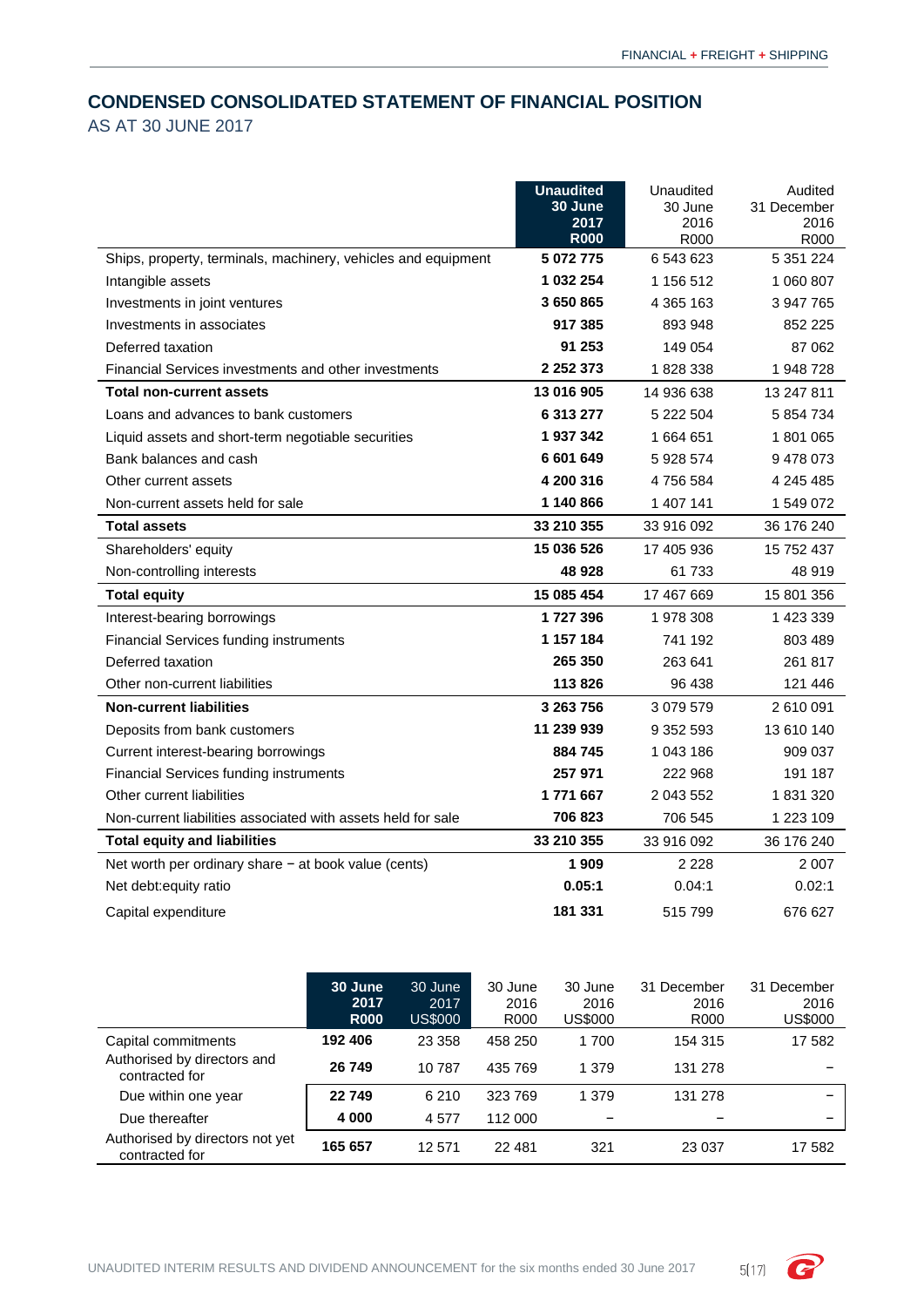# <span id="page-7-0"></span>**CONDENSED CONSOLIDATED STATEMENT OF CASH FLOWS** FOR THE SIX MONTHS ENDED 30 JUNE 2017

|                                                                                                     | <b>Unaudited</b><br>30 June<br>2017<br><b>R000</b> | Unaudited<br>30 June<br>2016<br>R000 | Audited<br>31 December<br>2016<br>R000 |
|-----------------------------------------------------------------------------------------------------|----------------------------------------------------|--------------------------------------|----------------------------------------|
| Operating profit before working capital changes                                                     | 229 778                                            | 271 966                              | 425 960                                |
| Working capital changes                                                                             | (228 164)                                          | (55 222)                             | 65 749                                 |
| Cash generated from operations                                                                      | $1614*$                                            | 216 744                              | 491 709                                |
| Net interest (paid)/received                                                                        | (9675)                                             | 32 2 64                              | 16888                                  |
| Net dividends received/(paid)                                                                       | 59 360                                             | (12721)                              | 29 4 51                                |
| <b>Taxation paid</b>                                                                                | (45835)                                            | (46335)                              | (110343)                               |
|                                                                                                     | 5464                                               | 189 952                              | 427 705                                |
| Net (advances to)/deposits from customers and other short-term<br>negotiables                       | (2965021)                                          | (1532717)                            | 1956 186                               |
| Deposits - Retail Banking                                                                           | (2900263)                                          | (1320057)                            | 2 288 800                              |
| Other                                                                                               | (64758)                                            | (212660)                             | (332614)                               |
| Net cash flows (utilised in)/generated from operating activities<br>before ship sales and purchases | (2959557)                                          | (1342765)                            | 2 383 891                              |
| Proceeds on disposal of ships                                                                       |                                                    |                                      | 180 843                                |
| Capital expenditure on ships                                                                        | (21911)                                            | (402 200)                            | (368145)                               |
| Net cash flows (utilised in)/generated from operating activities                                    | (2981468)                                          | (1744965)                            | 2 196 589                              |
| Acquisition of investments, subsidiaries, property, terminals,<br>vehicles and equipment            | (326943)                                           | (168 218)                            | (339 257)                              |
| Net proceeds from disposal of property, terminals, vehicles,<br>equipment and investments           | 15 356                                             | 200 229                              | 266 482                                |
| Net receipt from finance lease receivables                                                          |                                                    |                                      | 11 160                                 |
| Intangible assets acquired                                                                          | (435)                                              | (793)                                | (25 253)                               |
| Proceeds from disposal of intangible assets                                                         | 88                                                 |                                      | 602                                    |
| Funds advanced to joint ventures and associate companies                                            | (11618)                                            | (614194)                             | (644288)                               |
| Acquisition of preference share investment                                                          |                                                    |                                      | (5367)                                 |
| Acquisition of additional investments in subsidiaries, joint ventures<br>and associates             | (53 849)                                           | (32 255)                             | (44 240)                               |
| Net cash flows utilised in investing activities                                                     | (377 401)                                          | (615231)                             | (780 161)                              |
| Acquisition of treasury shares                                                                      | (1386)                                             | (7471)                               | (8671)                                 |
| Proceeds from disposal of treasury shares                                                           |                                                    | 914                                  | 914                                    |
| Long-term interest-bearing debt raised                                                              | 1 166 179                                          | 512 934                              | 821 780                                |
| Payment of capital portion of long-term interest-bearing debt                                       | (576675)                                           | (430953)                             | (952 600)                              |
| Short-term interest-bearing debt (repaid)/raised                                                    |                                                    | (72370)                              | (132 726)                              |
| Net cash flows generated from/(utilised in) financing activities                                    | 588 118                                            | 3 0 5 4                              | (271303)                               |
| Net (decrease)/increase in cash and cash equivalents                                                | (2770751)                                          | (2357142)                            | 1 145 125                              |
| Cash and cash equivalents at beginning of the period                                                | 9 294 457                                          | 8 340 917                            | 8 340 917                              |
| Difference arising on translation                                                                   | (47928)                                            | (89923)                              | (191585)                               |
| Cash and cash equivalents at end of the period                                                      | 6 475 778                                          | 5893852                              | 9 294 457                              |

\* *Included in cash generated from operations is cash utilised of R244.4 million relating to rail assembly businesses held for sale*

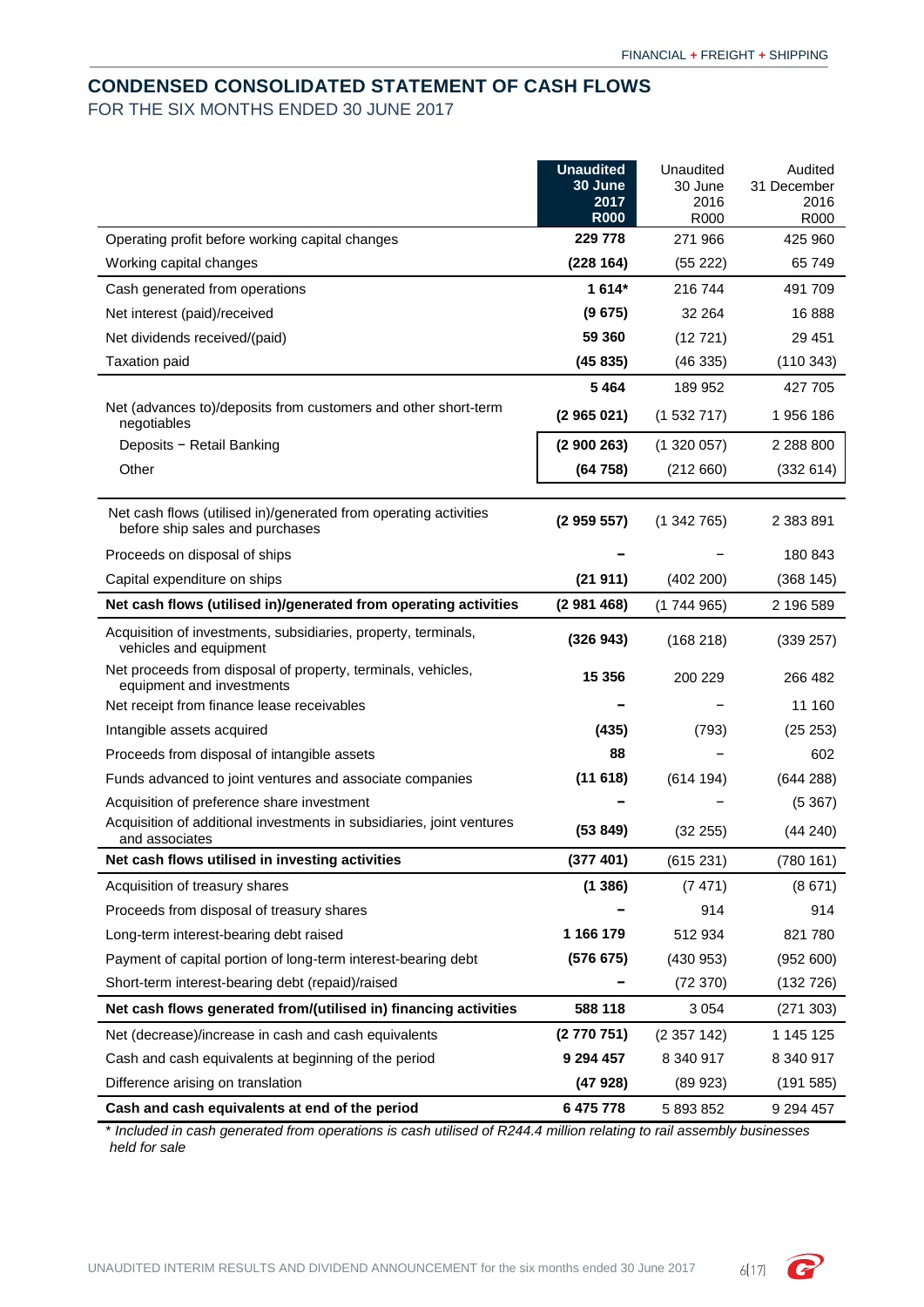# <span id="page-8-0"></span>**CONDENSED CONSOLIDATED STATEMENT OF CHANGES IN EQUITY** FOR THE SIX MONTHS ENDED 30 JUNE 2017

|                                                                        | <b>Unaudited</b> | Unaudited       | Audited             |
|------------------------------------------------------------------------|------------------|-----------------|---------------------|
|                                                                        | 30 June<br>2017  | 30 June<br>2016 | 31 December<br>2016 |
|                                                                        | <b>R000</b>      | R000            | R000                |
| Share capital and share premium                                        | 5 985 504        | 5 972 919       | 5 971 719           |
| Balance at beginning of the period                                     | 5 971 719        | 5 970 727       | 5 970 727           |
| Share options vested                                                   | 15 171           | 6892            | 6892                |
| Treasury shares acquired                                               | (1386)           | (7471)          | (8671)              |
| Treasury shares sold                                                   |                  | 2 7 7 1         | 2771                |
| Preference share capital                                               | $\mathbf{2}$     | 2               | $\overline{2}$      |
| Balance at beginning of the period                                     | $\mathbf{2}$     | 2               | 2                   |
| <b>Equity compensation reserve</b>                                     | 58 854           | 62 939          | 68 513              |
| Balance at beginning of the period                                     | 68 513           | 63 643          | 63 643              |
| Share-based payments                                                   | 5 5 1 2          | 6 188           | 11762               |
| Share options vested                                                   | (15 171)         | (6892)          | (6892)              |
| Foreign currency translation reserve                                   | 3 906 383        | 5 443 264       | 4 546 313           |
| Balance at beginning of the period                                     | 4 546 313        | 6 063 103       | 6 063 103           |
| Foreign currency translation realised                                  | (238915)         |                 | (120 261)           |
| Foreign currency translation adjustments                               | (401 015)        | (619839)        | (1396529)           |
| Other non-distributable statutory reserves                             | (45076)          | (82925)         | (51 592)            |
| Balance at beginning of the period                                     | (51 592)         | (126 302)       | (126 302)           |
| Financial instrument hedge settlement                                  | 864              | 42 536          | 53 873              |
| Foreign currency translation adjustments                               | 1040             | 3 2 3 4         | 6006                |
| Fair value adjustment on hedging reserve                               | (708)            | 1515            | 4641                |
| Deferred tax effect on cash flow hedge                                 |                  | (3908)          | (6415)              |
| Net business combination                                               | 5 3 2 0          |                 | 16 605              |
| <b>Accumulated profit</b>                                              | 5 130 859        | 6 009 737       | 5 217 482           |
| Balance at beginning of the period                                     | 5 217 482        | 7 174 992       | 7 174 992           |
| Fair value gain arising on available-for-sale financial<br>instruments |                  |                 | (2420)              |
| Actuarial losses recognised                                            |                  |                 | (2184)              |
| Loss for the period                                                    | (52716)          | (1086543)       | (1839725)           |
| Ordinary dividends paid                                                |                  | (45211)         | (45211)             |
| Preference dividends paid                                              | (33907)          | (33 501)        | (67970)             |
| Total interest of shareholders of the company                          | 15 036 526       | 17 405 936      | 15 752 437          |
| Equity attributable to non-controlling interests of the<br>company     | 48 928           | 61 733          | 48 919              |
| Balance at beginning of the period                                     | 48 919           | (6274)          | (6274)              |
| Foreign currency translation adjustments                               | (997)            | 8785            | 8625                |
| Non-controlling interest disposed                                      | 244              | 48 373          | 49 860              |
| Profit for the period                                                  | 3899             | 13 003          | 220                 |
| Dividends paid                                                         | (3137)           | (2 154)         | (3512)              |
| Total equity attributable to shareholders of the company               | 15 085 454       | 17 467 669      | 15 801 356          |

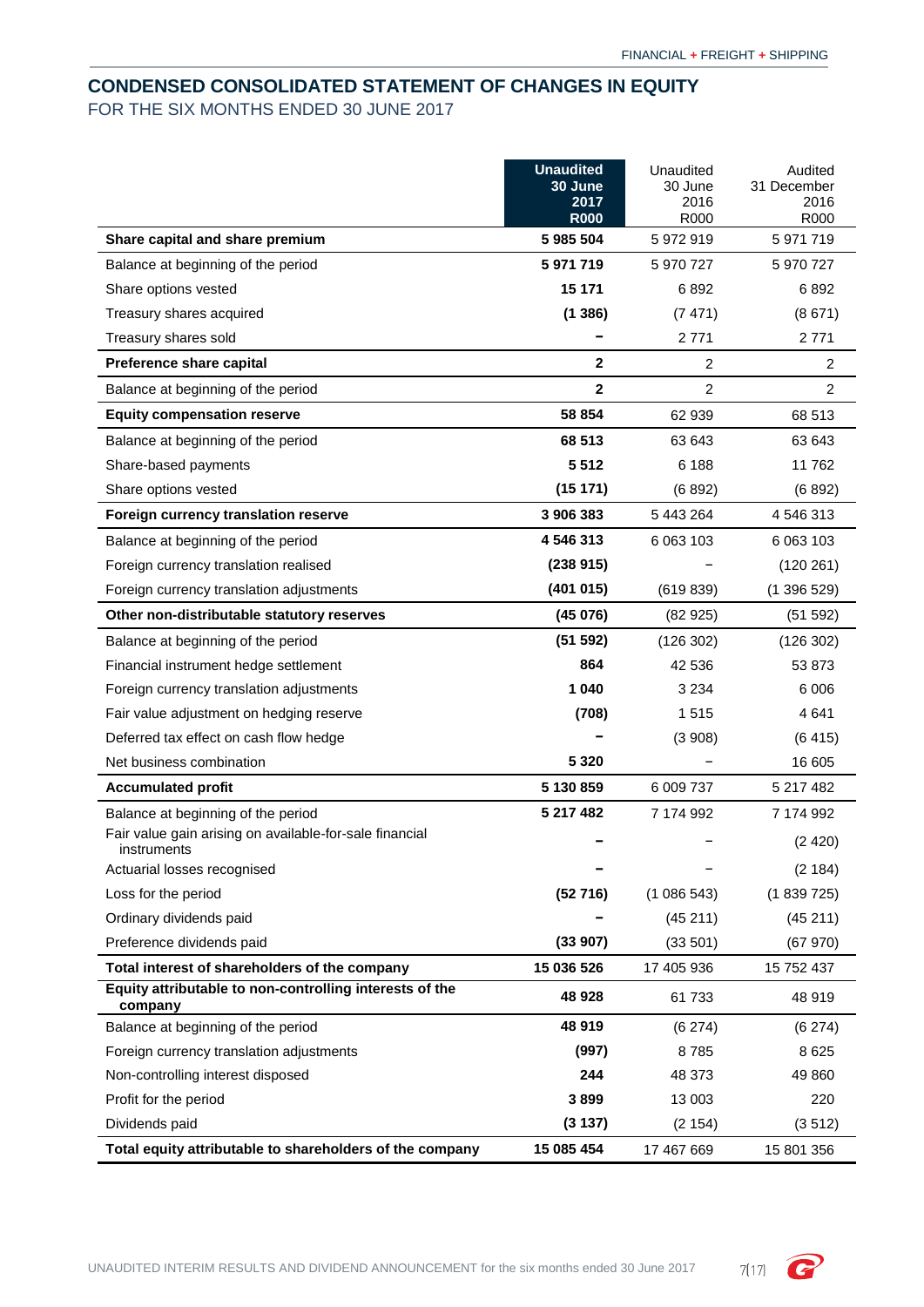## <span id="page-9-0"></span>**SEGMENTAL ANALYSIS**

FOR THE SIX MONTHS ENDED 30 JUNE 2017

|                                                                          | <b>Unaudited</b><br>30 June<br>2017<br><b>R000</b> | Unaudited<br>30 June<br>2016<br>R000 | Audited<br>31 December<br>2016<br>R000 |
|--------------------------------------------------------------------------|----------------------------------------------------|--------------------------------------|----------------------------------------|
| <b>Revenue</b>                                                           |                                                    |                                      |                                        |
| Freight Services**                                                       | 1 650 766                                          | 2 2 6 2 5 1                          | 3 846 303                              |
| Shipping                                                                 | 11 509 615                                         | 8 574 232                            | 20 585 634                             |
| <b>Financial Services</b>                                                | 224 993                                            | 226 139                              | 492 216                                |
| Group                                                                    | 18 945                                             | 4 5 4 6                              | 6 3 8 9                                |
|                                                                          | 13 404 319                                         | 11 071 168                           | 24 930 542                             |
| Segmental adjustments*                                                   | (9 298 573)                                        | (6421379)                            | (15898759)                             |
|                                                                          | 4 105 746                                          | 4 649 789                            | 9 0 31 7 8 3                           |
| Earnings/(loss) before interest, taxation, depreciation and amortisation |                                                    |                                      |                                        |
| Freight Services**                                                       | 62 690                                             | 245 849                              | 458 356                                |
| Shipping                                                                 | 196 264                                            | (26 823)                             | (82999)                                |
| <b>Financial Services</b>                                                | 164 302                                            | 131 617                              | 303 213                                |
| Group                                                                    | 10 412                                             | (51411)                              | 11 851                                 |
|                                                                          | 433 668                                            | 299 232                              | 690 421                                |
| Segmental adjustments*                                                   | (285 212)                                          | (102 071)                            | (221098)                               |
|                                                                          | 148 456                                            | 197 161                              | 469 323                                |
| Operating (loss)/profit before interest and taxation                     |                                                    |                                      |                                        |
| Freight Services**                                                       | (76726)                                            | 31 830                               | 89891                                  |
| Shipping                                                                 | (8817)                                             | (274079)                             | (559619)                               |
| <b>Financial Services</b>                                                | 161 594                                            | 128 663                              | 297 312                                |
| Group                                                                    | (2 288)                                            | (51 519)                             | 11 675                                 |
|                                                                          | 73 763                                             | (165 105)                            | (160741)                               |
| Segmental adjustments*                                                   | (166 216)                                          | 30 073                               | 46 003                                 |
|                                                                          | (92453)                                            | (135032)                             | (114738)                               |
| Share of associate companies' profit after taxation                      |                                                    |                                      |                                        |
| Freight Services**                                                       | 20 591                                             | (7165)                               | 20 604                                 |
| Group                                                                    | 202                                                |                                      |                                        |
|                                                                          | 20793                                              | (7165)                               | 20 604                                 |
| (Loss)/profit attributable to ordinary shareholders                      |                                                    |                                      |                                        |
| Freight Services**                                                       | (81932)                                            | (732 222)                            | (1239856)                              |
| Shipping                                                                 | (124039)                                           | (417903)                             | (928 411)                              |
| <b>Financial Services</b>                                                | 80 256                                             | 77 071                               | 171 006                                |
| Group                                                                    | 39 092                                             | (46990)                              | 89 566                                 |
|                                                                          | (86623)                                            | (1 120 044)                          | (1907695)                              |

*\* Joint venture earnings are reviewed together with subsidiaries by the key decision-makers. Segmental adjustments relate to joint ventures and are necessary to reconcile to IFRS presentation*.

\*\* *A further split of the rail assembly business is included in the Additional Information for Analysts slides. This document can be found on www.grindrod.com*.

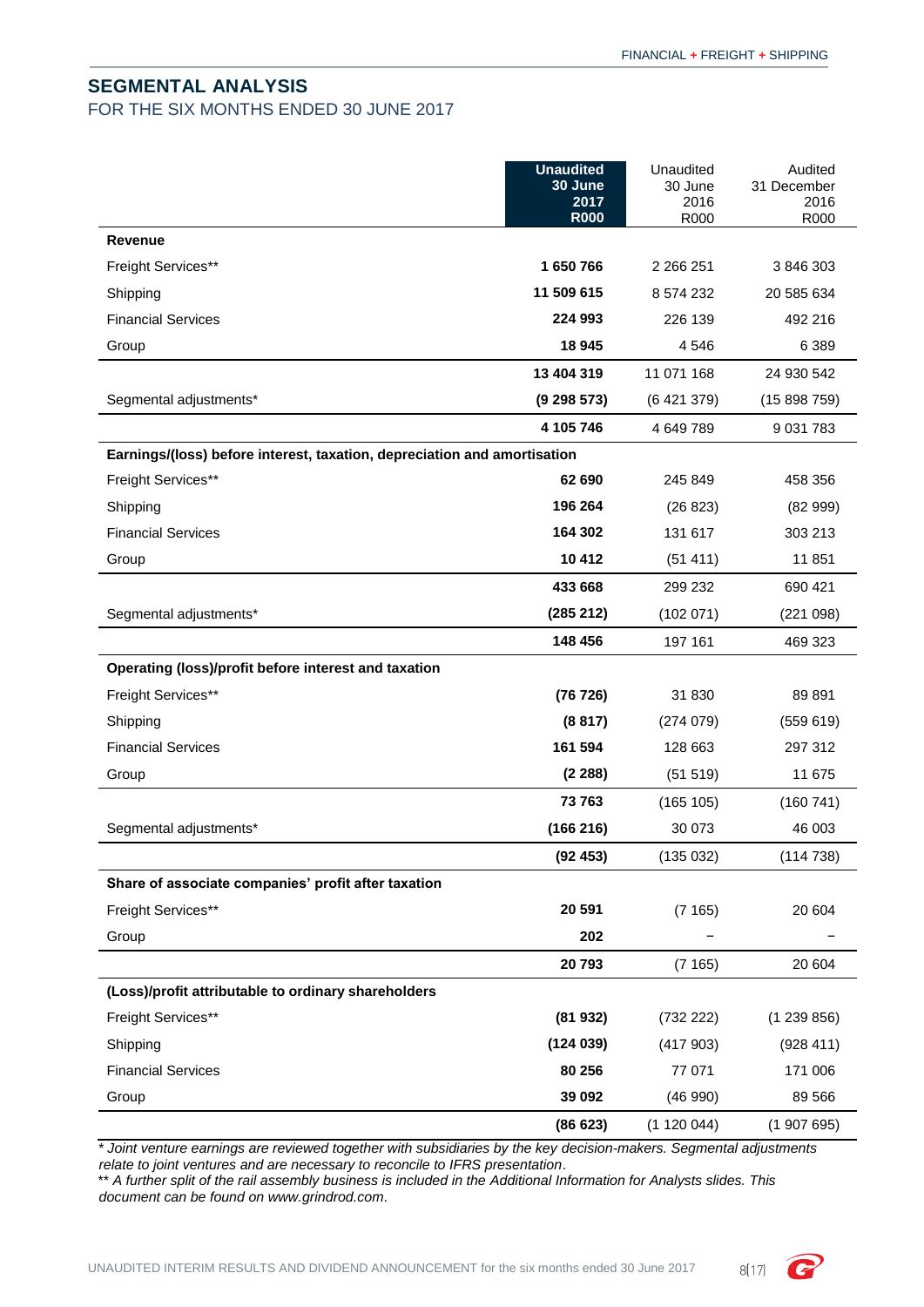# <span id="page-10-0"></span>**RELATED PARTY TRANSACTIONS** AS AT 30 JUNE 2017

During each period the group, in the ordinary course of business, enters into various transactions with related parties. Parties are considered to be related if one party has the ability to control or exercise significant influence over the other party in making financial and operating decisions. These transactions occurred under terms that are no more, or less favourable than those arranged with third parties.

Below is a list of significant related party transactions and balances for each period.

|                                    | <b>Unaudited</b><br>30 June<br>2017<br><b>R000</b> | Unaudited<br>30 June<br>2016<br>R000 | Audited<br>31 December<br>2016<br>R <sub>000</sub> |
|------------------------------------|----------------------------------------------------|--------------------------------------|----------------------------------------------------|
| Goods and services sold to:        |                                                    |                                      |                                                    |
| Vitol Shipping Singapore Pte Ltd   | 66 176                                             | 213 213                              | 331 705                                            |
| Goods and services purchased from: |                                                    |                                      |                                                    |
| Cockett Marine Oil Pte Ltd         | (338 288)                                          | (234 360)                            | (584 201)                                          |
| Amounts due from related party:    |                                                    |                                      |                                                    |
| Terminal De Carvo da Matola Ltda   | 344 305                                            | 385 575                              | 354 677                                            |
| Cockett Marine Oil Pte Ltd         | 623 504                                            | 701 140                              | 655 174                                            |
| GPR Leasing Africa (Pty) Ltd       | 168 970                                            | 175 651                              | 178 053                                            |
| Newshelf 1279 (Pty) Ltd            | 492 855                                            | 446 824                              | 492 855                                            |
| <b>IVS Bulk Pte Ltd</b>            | 262 219                                            | 157 876                              | 279 098                                            |

# <span id="page-10-1"></span>**FAIR VALUE OF FINANCIAL INSTRUMENTS**

#### AS AT 30 JUNE 2017

The table below provides an analysis of financial instruments that are measured subsequent to initial recognition at fair value, grouped into Levels 1 to 3 based on the degree to which the fair value is observable:

- **Level 1** Quoted prices (unadjusted) in active markets for identical assets or liabilities.
- **Level 2** Inputs other than quoted prices included within Level 1 that are observable for the asset or liability, either directly (i.e. as prices) or indirectly (i.e. derived from prices).
- Level 3 Inputs for the asset or liability that are not based on observable market data (unobservable inputs).

Levels 2 and 3 fair values were determined by applying either a combination of, or one of, the following valuation techniques: market-related interest rate yield curves to discount expected future cash flows; projected unit method; market value; the net asset value of the underlying investments; and a price earnings multiple or a discounted projected income/present value approach.

The fair value measurement for income approach valuation is based on significant inputs that are not observable in the market. Key inputs used in the valuation include discount rates and future profit assumptions based on historical performance but adjusted for expected growth. Management reassess the earnings or yield multiples at least annually based on their assessment of the macro and micro economic environment.

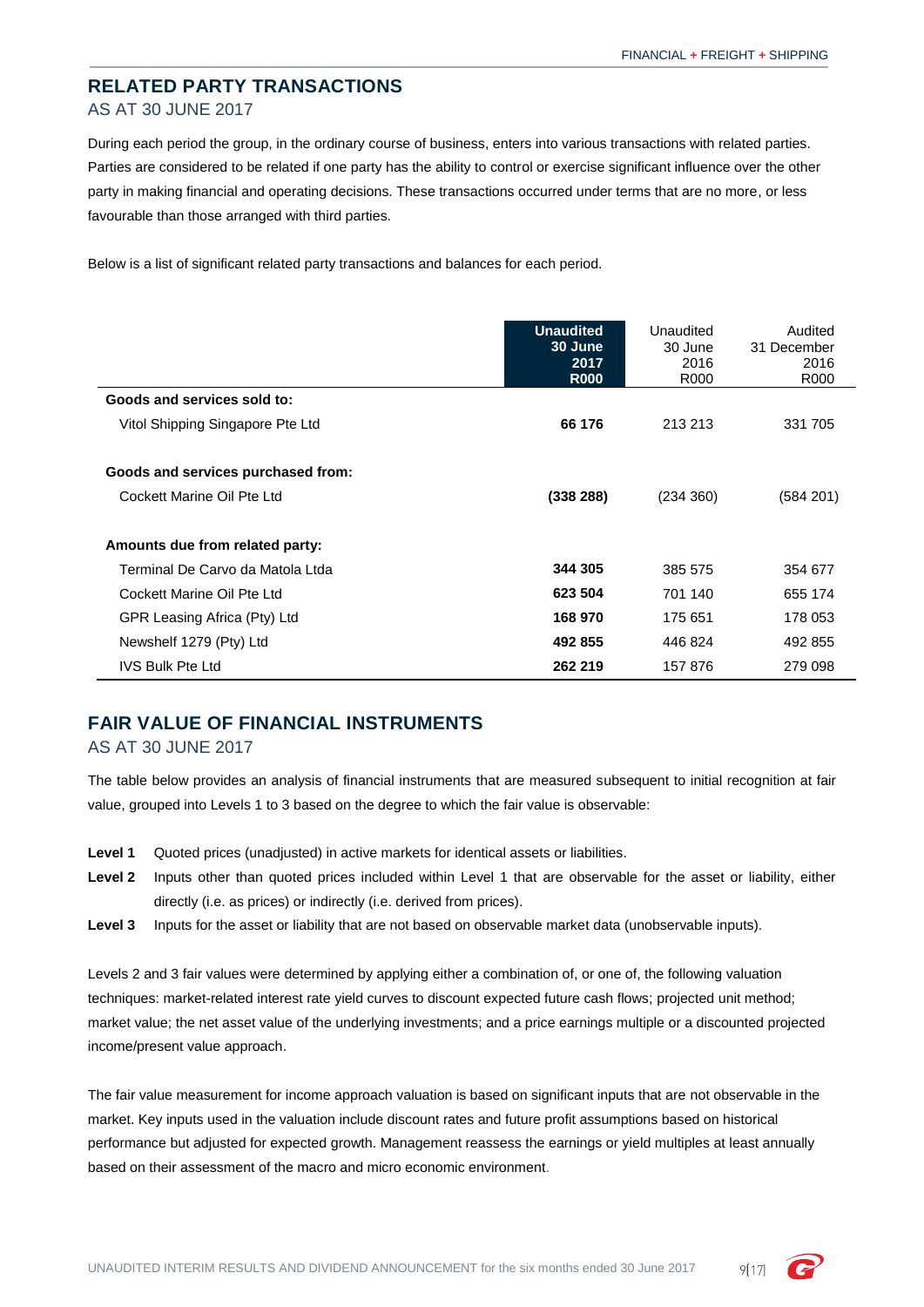FINANCIAL **+** FREIGHT **+** SHIPPING

|                                                                          | <b>Unaudited</b><br>30 June<br>2017<br><b>R000</b> | <b>Unaudited</b><br>30 June<br>2017<br><b>R000</b> | <b>Unaudited</b><br>30 June<br>2017<br><b>R000</b> | <b>Unaudited</b><br>30 June<br>2017<br><b>R000</b> |
|--------------------------------------------------------------------------|----------------------------------------------------|----------------------------------------------------|----------------------------------------------------|----------------------------------------------------|
|                                                                          | Level 1                                            | Level <sub>2</sub>                                 | Level 3                                            | Total                                              |
| <b>Financial assets</b>                                                  |                                                    |                                                    |                                                    |                                                    |
| Derivative financial assets                                              |                                                    | 1 1 5 8                                            |                                                    | 1 1 5 8                                            |
| Financial assets designated at fair value<br>through profit or loss      |                                                    | 638 541                                            | 1 337 171                                          | 1975712                                            |
| <b>Total</b>                                                             | $\overline{\phantom{0}}$                           | 639 699                                            | 1 337 171                                          | 1976870                                            |
| <b>Financial liabilities</b>                                             |                                                    |                                                    |                                                    |                                                    |
| Derivative financial instruments                                         |                                                    | (17788)                                            |                                                    | (17788)                                            |
| Financial liabilities designated at fair value<br>through profit or loss |                                                    | (104391)                                           |                                                    | (104391)                                           |
| <b>Total</b>                                                             | $\blacksquare$                                     | (122179)                                           | -                                                  | (122179)                                           |
|                                                                          | <b>Unaudited</b><br>30 June<br>2016<br><b>R000</b> | <b>Unaudited</b><br>30 June<br>2016<br><b>R000</b> | <b>Unaudited</b><br>30 June<br>2016<br><b>R000</b> | <b>Unaudited</b><br>30 June<br>2016<br><b>R000</b> |
|                                                                          | Level 1                                            | Level <sub>2</sub>                                 | Level 3                                            | Total                                              |
| <b>Financial assets</b>                                                  |                                                    |                                                    |                                                    |                                                    |
| Derivative financial assets                                              |                                                    | 2975                                               |                                                    | 2975                                               |
| Financial assets designated at fair value<br>through profit or loss      | 41 303                                             | 602 705                                            | 994 392                                            | 1 638 400                                          |
| Total                                                                    | 41 303                                             | 605 680                                            | 994 392                                            | 1641375                                            |
| <b>Financial liabilities</b>                                             |                                                    |                                                    |                                                    |                                                    |
| Derivative financial instruments                                         |                                                    | (43711)                                            |                                                    | (43711)                                            |
| Financial liabilities designated at fair value<br>through profit or loss |                                                    | (87522)                                            |                                                    | (87522)                                            |
| <b>Total</b>                                                             |                                                    | (131 233)                                          | $\overline{\phantom{0}}$                           | (131 233)                                          |
|                                                                          |                                                    |                                                    |                                                    |                                                    |

|                                                                          | <b>Audited</b><br>31 December<br>2016<br><b>R000</b> | <b>Audited</b><br>31 December<br>2016<br><b>R000</b> | <b>Audited</b><br>31 December<br>2016<br><b>R000</b> | <b>Audited</b><br>31 December<br>2016<br><b>R000</b> |
|--------------------------------------------------------------------------|------------------------------------------------------|------------------------------------------------------|------------------------------------------------------|------------------------------------------------------|
|                                                                          | Level 1                                              | Level 2                                              | Level 3                                              | <b>Total</b>                                         |
| <b>Financial assets</b>                                                  |                                                      |                                                      |                                                      |                                                      |
| Derivative financial assets                                              |                                                      | 3 2 5 5                                              |                                                      | 3 2 5 5                                              |
| Financial assets designated at fair value<br>through profit or loss      |                                                      | 753 752                                              | 1 084 948                                            | 1838700                                              |
| Total                                                                    |                                                      | 757 007                                              | 1 084 948                                            | 1841955                                              |
| <b>Financial liabilities</b>                                             |                                                      |                                                      |                                                      |                                                      |
| Derivative financial instruments                                         |                                                      | (26365)                                              |                                                      | (26 365)                                             |
| Financial liabilities designated at fair value<br>through profit or loss |                                                      | (100 200)                                            |                                                      | (100 200)                                            |
| Total                                                                    |                                                      | (126 565)                                            |                                                      | (126 565)                                            |

Fair value gains recognised in the statement of comprehensive income for Level 3 financial instruments were R41.4 million (H1 2016: R35.7 million).

UNAUDITED INTERIM RESULTS AND DIVIDEND ANNOUNCEMENT for the six months ended 30 June 2017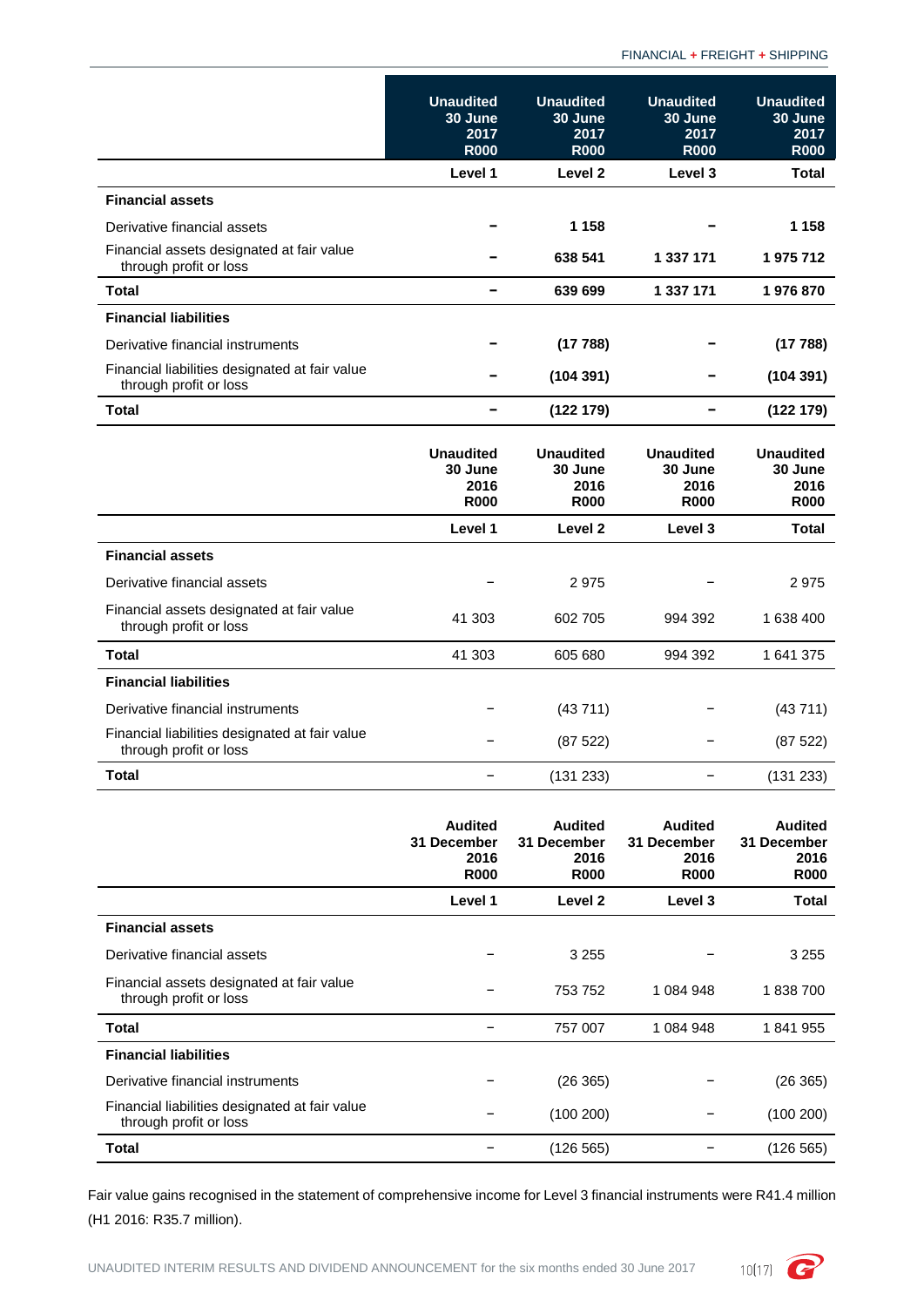**Reconciliation of Level 3 fair value measurements of financial assets**

|                               | <b>Unaudited</b><br>30 June<br>2017<br><b>R000</b> | Unaudited<br>30 June<br>2016<br>R <sub>000</sub> | Audited<br>31 December<br>2016<br>R <sub>000</sub> |
|-------------------------------|----------------------------------------------------|--------------------------------------------------|----------------------------------------------------|
| Opening balance               | 1 084 948                                          | 888 133                                          | 888 133                                            |
| Additions                     | 227 007                                            | 70 597                                           | 158 499                                            |
| <b>Disposals</b>              | (16 200)                                           |                                                  | (993)                                              |
| Total gains recognised:       |                                                    |                                                  |                                                    |
| In other comprehensive income | 674                                                | 35 662                                           | (3770)                                             |
| Profit and loss               | 40742                                              |                                                  | 43 0 79                                            |
| <b>Closing balance</b>        | 1 337 171                                          | 994 392                                          | 1 084 948                                          |

## <span id="page-12-0"></span>**CONTINGENT ASSETS/LIABILITIES**

AS AT 30 JUNE 2017

The company guaranteed loans and facilities of subsidiaries and joint ventures amounting to R5 463 039 000 (December 2016: R5 030 118 000) of which R2 281 692 000 (2016: R2 032 903 000) had been utilised at the end of the period.

The company guaranteed charter-hire payments of subsidiaries amounting to R505 356 700 (2016: R665 767 000). The charter-hire payments are due by the subsidiaries in varying amounts from 2017 to 2022.

The group placed R190 618 106 (2016: R190 618 106) on deposit as security with the funders of the BEE consortium and provided a guarantee of R130 000 000 in their favour to secure the structure. Grindrod continues to have the ability, but no obligation, to increase its funding within the structure should the current lenders wish to exit.

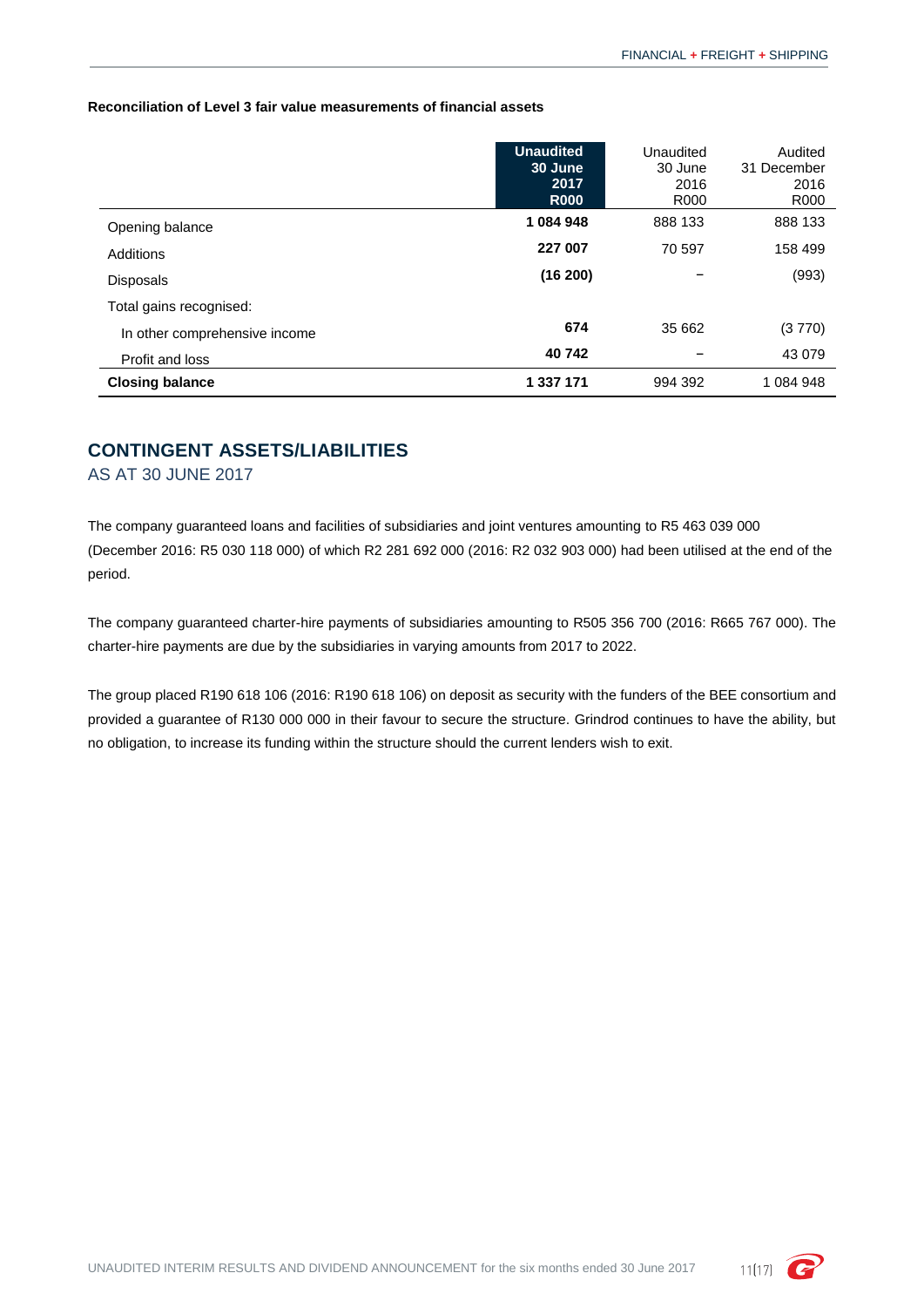### <span id="page-13-0"></span>**BUSINESS REVIEW**

#### **STRATEGIC POSITIONING**

The Grindrod board has for many years reiterated the intention to separate the Shipping business from the balance of the group as it does not believe that the value of the Shipping business is fairly reflected in the Grindrod share price. In order to achieve such a separation, the board has resolved to investigate a separate listing, including all the relevant regulatory requirements locally and offshore, of the Shipping business, on a recognised international stock exchange. The board expects to make a final determination regarding a separate listing before the end of the year.

The Grindrod management will continue its strategic focus on the Freight and Financial Services businesses. The executive chairman will remain in his role to oversee the above processes. There will be further communication and engagement with shareholders once the board has reached its decision.

### **OVERVIEW**

Grindrod experienced continued improved trading conditions in the first half of 2017 following the recovery in the second half of the prior year. The headline profit of R126.2 million was recorded prior to the loss of R255.1 million arising from the rail assembly businesses held for sale.

Maputo Port experienced strong volume improvement following the completion of the 75-km dredging project to make the port accessible to fully laden panamax vessels, which was completed in January 2017. The project to deepen and offset the Grindrod TCM berth to accommodate the larger vessels was completed successfully. Fully laden post-panamax vessels are being handled by the Port of Maputo and TCM following the projects.

The increased volume is supported by improved commodity prices. This is reflected in Grindrod's dry-bulk terminal utilisation, which is 65 per cent in the first half (H1 2016: 40 per cent). Capacity in the Matola and Richards Bay dry-bulk terminals is fully contracted for the remainder of the year.

Progress with the development of a petroleum-products terminal in the Port of Ngqura (Coega) by OTGC is delayed following the decision to revise the new tariffing structure by NERSA. The long-term concession agreement between Transnet National Ports Authority and OTGC was signed in December 2016 and customer engagement continues.

The warehousing and transportation businesses of Intermodal and Carrier continue their turnaround and are well positioned for any market improvements. The Ships Agency and Clearing and Forwarding businesses traded well during the period. These businesses are all dependent on the South African economy improving.

The sale of the rail assembly businesses has been extremely difficult given the lack of demand for locomotives, continued uncertainty in the mining sector, and low levels of economic activity in southern Africa. The sale of the rail construction business was concluded during the first half of 2017 while the sale of the signaling business is progressing well.

The agricultural logistics businesses first half earnings improved significantly following the end of the drought. The full impact of the higher maize volumes within the silos will support the businesses result into next year.

Grindrod dry-bulk fleet is operating above daily ship running costs with average indices for the first half of the year for handysize US\$6 937 and supramax US\$8 436 (H1 2016 average indices: handysize US\$4 107, supramax US\$4 787, 2016 H2 average indices: handysize US\$6 324, supramax US\$7 540). The rates reflect the increased dry-bulk commodity demand, continued vessel scrapping and a slow-down in newbuilding deliveries.

Rates in the tanker market remained depressed in the first half of the year, with average medium-range product tanker

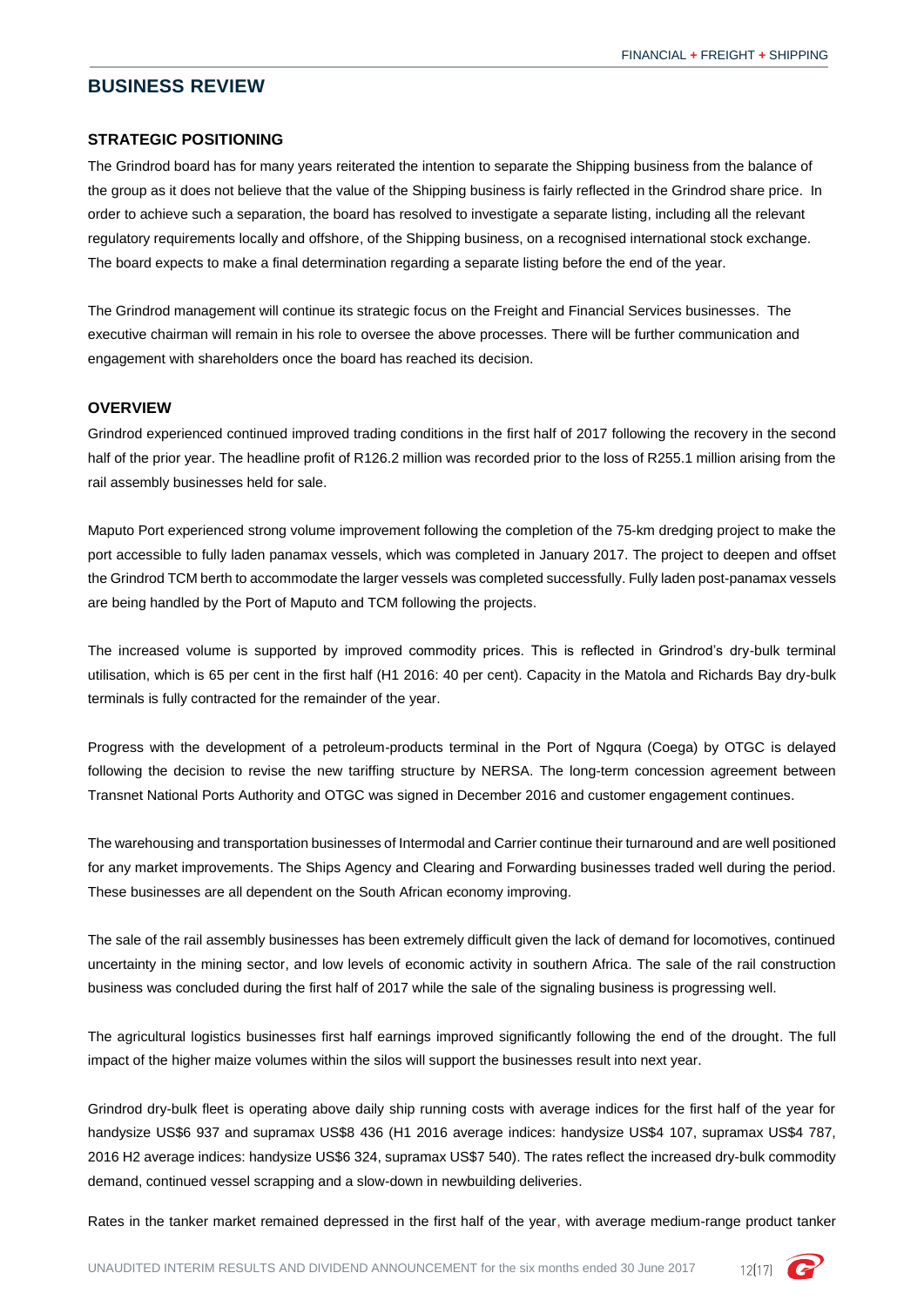rates at US\$11 556 (H1 2016: US\$16 138; and H2 2016: US\$11 102), reflecting the effects of the high product stock levels and the newbuilding deliveries.

The coastal seafreight profitability has come under pressure as the significant volumes of sugar transported around the coast have reduced significantly. The improvement in rates reflect increased dry-bulk commodity demand despite the level of ships being scrapped declining sharply and a high volume of newbuilding deliveries. Cockett Marine Oil remained in a loss position, although trading results are now much improved.

Financial Services continued to grow profits and generate a good return on capital, with strong growth in its balance sheet and third-party assets under management.

Despite ongoing engagement with the relevant parties on the SASSA grant payment contract, there is still no clarity on the plans to transition the contract to a new service provider. We will continue to ensure we do all within our power to protect the grant beneficiaries when the CPS contract expires in March 2018.

### **CAPITAL EXPENDITURE AND COMMITMENTS**

| <b>Capital expenditure</b> |                | <b>Capital commitments</b> |      |         | <b>Split as follows</b> |                                   |                                   |
|----------------------------|----------------|----------------------------|------|---------|-------------------------|-----------------------------------|-----------------------------------|
| <b>R</b> million           | H1 2017        | H2<br>2017                 | 2018 | $2019+$ | <b>Total</b>            | <b>Approved not</b><br>contracted | <b>Approved and</b><br>contracted |
| <b>Freight Services</b>    | 247            | 237                        | 387  | 11      | 635                     | 375                               | 260                               |
| Port and Terminals         | 93             | 104                        | 13   |         | 117                     | 39                                | 78                                |
| Rail                       | 69             | -                          |      | -       | -                       |                                   |                                   |
| Logistics                  | 85             | 133                        | 374  | 11      | 518                     | 336                               | 182                               |
| <b>Shipping</b>            | 105            | $\mathbf{2}$               | 4    | -       | 6                       |                                   | 6                                 |
| Dry bulk                   | 87             | $\overline{2}$             |      |         | $\overline{2}$          |                                   | $\overline{c}$                    |
| <b>Tankers</b>             | 18             | -                          | 4    |         | 4                       |                                   | 4                                 |
| <b>Financial Services</b>  | 1              |                            |      | -       | -                       |                                   |                                   |
| Group                      | $\overline{2}$ |                            |      |         | -                       |                                   |                                   |
|                            | 355            | 239                        | 391  | 11      | 641                     | 375                               | 266                               |
| Split as follows:          |                |                            |      |         |                         |                                   |                                   |
| <b>Subsidiaries</b>        | 181            | 156                        | 377  | 10      | 543                     | 353                               | 190                               |
| Joint venture              | 174            | 83                         | 14   | 1       | 98                      | 22                                | 76                                |

*The above table represents board-approved capital commitments. These commitments exclude planned expenditure which is subject to final board consideration.*

Total capital and investment expenditure was R355 million (H1 2016: R812 million), of which 81 per cent was expansionary and the balance maintenance or replacement capital expenditure. The capital expenditure mainly comprised the final payment on the last dry-bulk ship ordered, trucks and the expenditure incurred on the Matola terminal berth deepening.

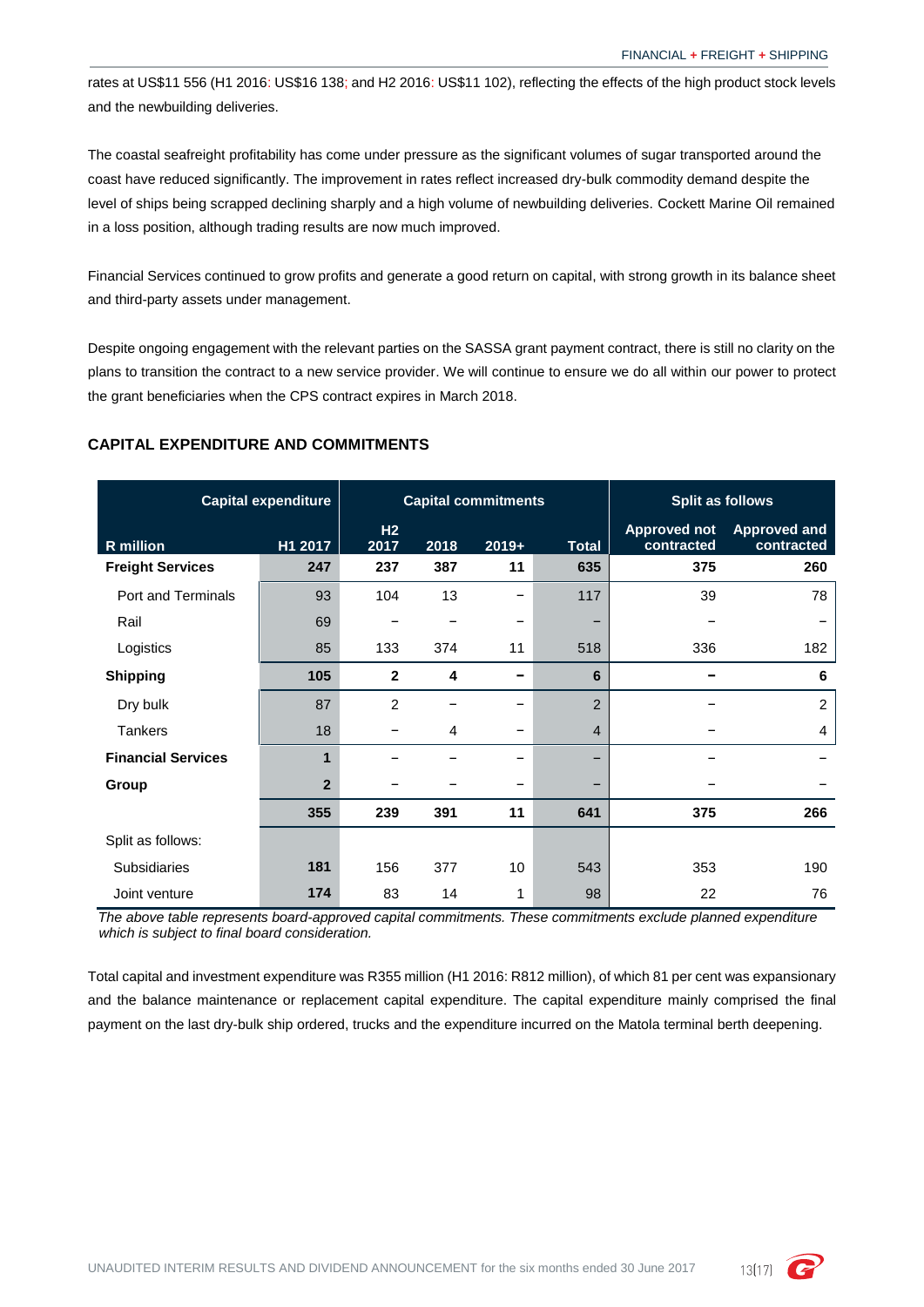#### **CASH FLOW AND BORROWINGS**

The financial position reflects net debt of R727.1 million (December 2016: R372.6 million). The group generated operating profit before working capital cash flows of R229.8 million (H1 2016: R272.0 million) during the period. Working capital contributed to a net outflow of R228.2 million (H1 2016: R55.2 million net outflow).

### **STATEMENT OF FINANCIAL POSITION**

With total assets of R33 210 million (December 2016: R36 176 million) and low gearing of 4.8 per cent, the group's financial position remains strong. Book net asset value per share is 1 909 cents (December 2016: 2 007 cents).

Shareholders' equity decreased to R15 037 million (December 2016: R15 752 million) mainly as a result of the strengthening South African rand and current year losses. The decrease of R401 million to the foreign currency translation reserve was due to the strengthening of the Rand/US Dollar exchange rate from R13.69/US\$ to R13.06/US\$.

Ordinary shares in issue remained unchanged at 762 553 314 shares.

The rail assembly businesses continue to be held for sale. The net carrying value of R434 million represents management's best estimate of the proceeds to be received.

### **BASIS OF PREPARATION**

The condensed consolidated financial statements have been prepared in accordance with the information required by IAS 34: Interim Financial Reporting, SAICA Financial Reporting Guides as issued by the Accounting Practices Committee and Financial Reporting Pronouncements as issued by the Financial Reporting Standards Council and comply with the Listings Requirements of the JSE Limited and the Companies Act of South Africa, 2008.

These unaudited summarised consolidated interim financial statements have been prepared under the supervision of AG Waller, CA(SA) were approved by the board of directors on 23 August 2017 and have not been audited by the group's external auditors.

#### **ACCOUNTING POLICIES**

The accounting policies applied in the preparation of these unaudited condensed interim financial statements from which the condensed consolidated financial statements were derived are in accordance with IFRS and are consistent with those of the previous consolidated annual financial statements for the year ended 31 December 2016.

### **POST BALANCE SHEET EVENTS**

There are no material post balance sheet events to report.

### **VOTE OF THANKS AND CHANGE IN DIRECTORATE**

After 31 years at Grindrod and over 10 years as chief executive officer, Alan Olivier retired at the end of July 2017. The board would like to thank Alan for his significant contribution to the business throughout his tenure and wish him well in his retirement. The board has appointed the chairman, Mike Hankinson to perform an executive role to oversee the strategic positioning process as mentioned above, and Nkululeko Sowazi as lead independent non-executive.

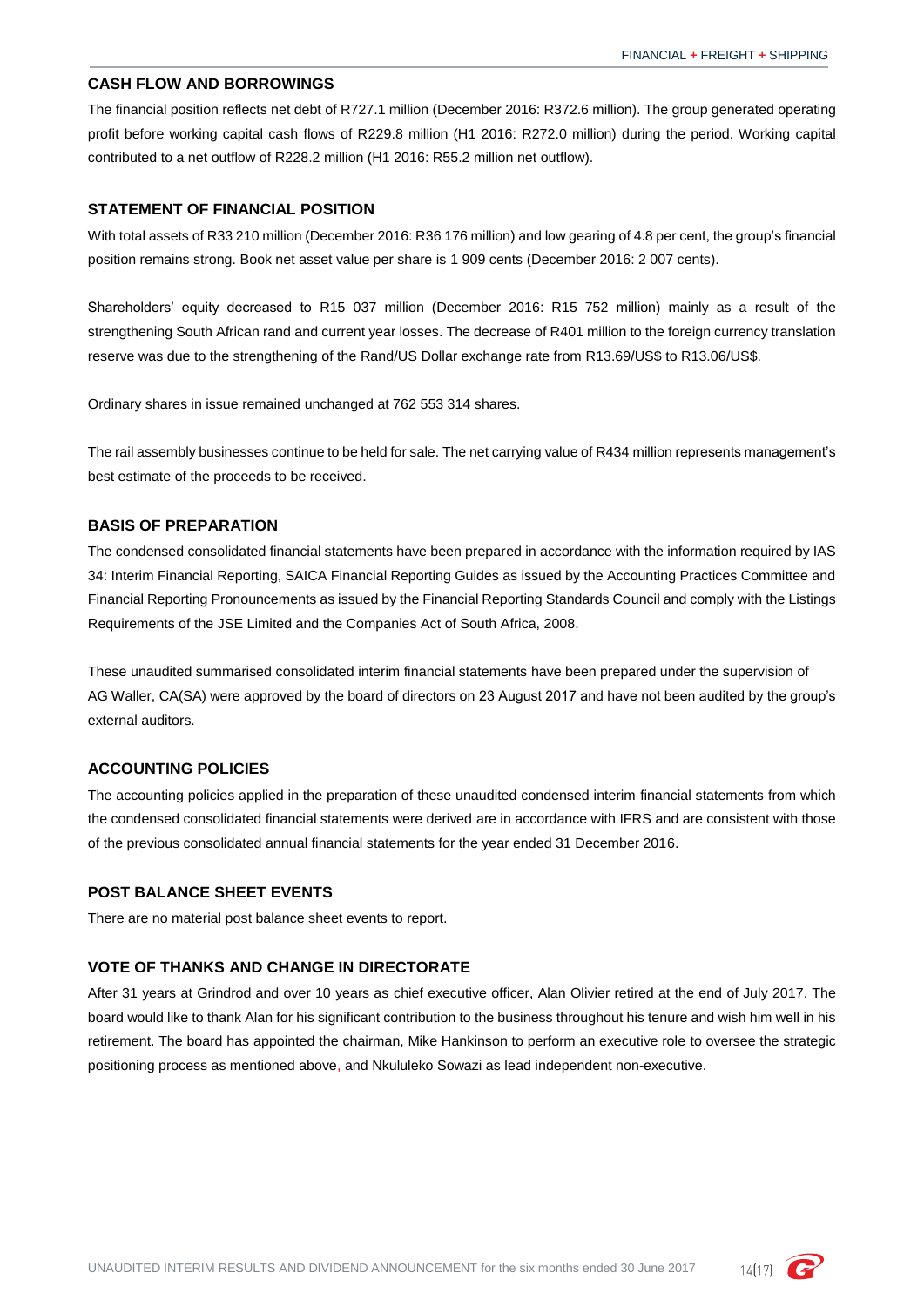### **PROSPECTS**

The stronger volumes have continued for several quarters and commodity pricing remains at profitable levels. The recovery of the South African market is now needed to improve the returns of the South Africa-based logistics businesses.

The group remains cash-generative with a strong balance sheet and well positioned to execute its strategic plan. Shareholder engagement on a proposal for unbundling will take place in due course.

For and on behalf of the board

**NL Sowazi MJ Hankinson** Lead independent non-executive director 23 August 2017 23 August 2017

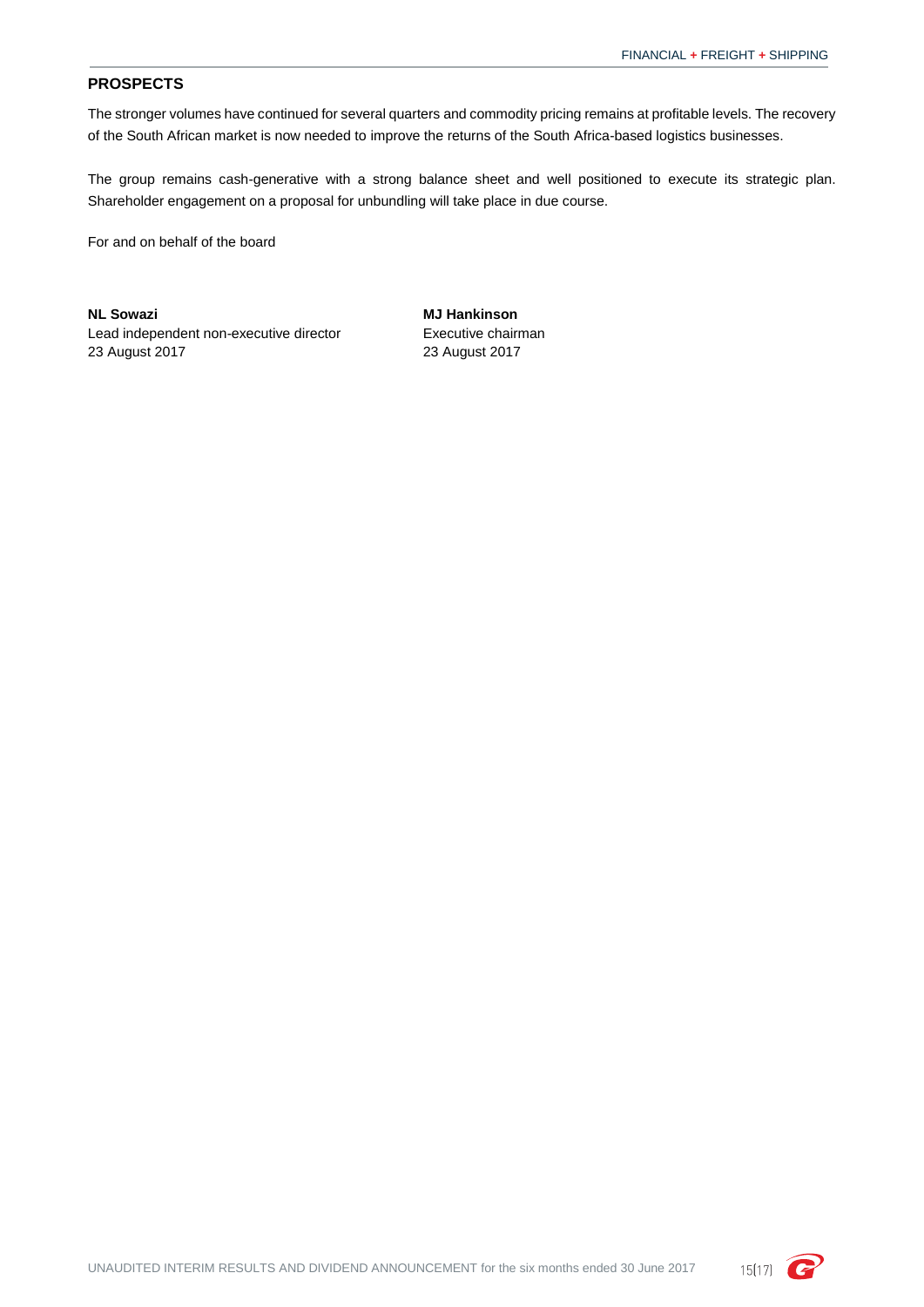# <span id="page-17-0"></span>**DECLARATION OF INTERIM DIVIDEND**

### **ORDINARY DIVIDEND**

Notice is hereby given that no interim dividend has been declared out of income reserves for the six-month period ended 30 June 2017 (H1 2016: no interim dividend declared).

At 23 August 2017, there were 762 553 314 ordinary shares in issue.

### **PREFERENCE DIVIDEND**

Notice is hereby given that a gross interim dividend of 458.0 cents per cumulative, non-redeemable, non-participating and non-convertible preference share (H1 2016: 453.0 cents) has been declared out of income reserves for the six-month period ended 30 June 2017, payable to preference shareholders in accordance with the timetable below.

At 23 August 2017, there are 7 400 000 cumulative, non-redeemable, non-participating and non-convertible preference shares in issue. The interim net preference dividend is 366.40000 cents per share for preference shareholders who are not exempt from dividends tax.

With respect to the preference dividend, in terms of the dividends tax effective since 22 February 2017, the following additional information is disclosed:

- The local dividends tax rate is 20 per cent; and
- Grindrod Limited's tax reference number is 9435/490/71/0.

#### **PREFERENCE DIVIDEND TIMETABLE**

| Declaration and finalisation date   | Wednesday, 23 August 2017    |
|-------------------------------------|------------------------------|
| Last day to trade cum-dividend      | Tuesday, 12 September 2017   |
| Shares commence trading ex-dividend | Wednesday, 13 September 2017 |
| Record date                         | Friday, 15 September 2017    |
| Dividend payment                    | Monday, 18 September 2017    |

No dematerialisation or rematerialisation of shares will be allowed for the period Wednesday, 13 September 2017 to Friday, 15 September 2017, both days inclusive.

The dividend is declared in the currency of the Republic of South Africa.

By order of the board

**Mrs CI Lewis** Group company secretary 23 August 2017